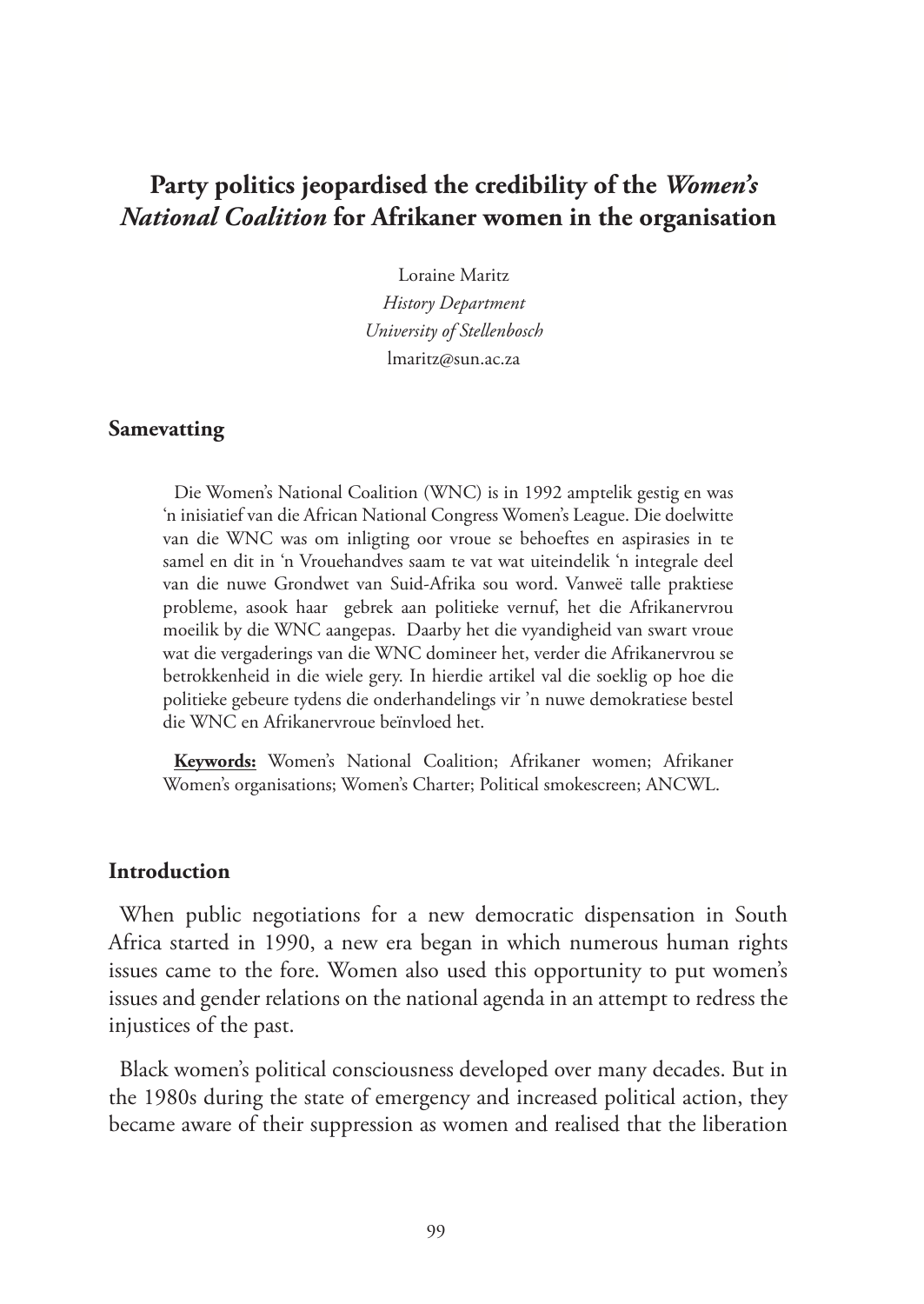of women and black people had to be seen as one struggle.1 At a conference, in April 1991, shortly after the unbanning of the African National Congress (ANC), the ANC Women's League (ANCWL) decided on the need of a women's charter that would reflect women's rights, the appointment of a commission that would be a watchdog against the violation of women's rights in the ANC and to demand that at least 30% of the elected ANC posts had to be filled by women. They were however disillusioned when in July1991, during the national conference of the ANC, they were coerced to accept that the ANC was not going to grant them the demanded 30% quota. This was underlined when during the first round of negotiations at Convention for a Democratic South Africa (CODESA) only men were part of the negotiating team. The ANCWL realised that women could be excluded from the political processes that would determine the future of South Africa. Their frustration led to the decision that the women's voice had to be fortified by bringing together a network of women to stop the suppression and marginalising of women. On 27 September 1991 forty women, representing over thirty organisations, came together to discuss the possibility of a national women's structure. On 26 April 1992 the Women's National Coalition (WNC) was officially founded.2

The aim of this organisation was to gather information on women's needs and aspirations, and to draw up a Women's Charter that would become an integral part of the new South African Constitution (Act 108 of 1996).<sup>3</sup> Women's organisations were invited to join the WNC. Eventually about 100 organisations joined the WNC, of whom about thirteen were Afrikaner women's organisations (see appendix after the conclusion).

This article will briefly look at the Afrikaner women's organisations that joined the WNC, why they joined and how they fitted in. Since there were so many accusations from Afrikaner women of the negative role played by politics in the WNC, this article will try to put the political influences into perspective. It will also highlight the most important political events during the negotiation period that had an impact on the WNC*,* and particularly on Afrikaner women, and eventually shaped the goals of the organisation.

<sup>1</sup> Black women's political struggle is well documented. E.g. Cheryll Walker, *Women and resistance in South Africa*, 2nd edition (Cape Town, David Phillip, 1991).

<sup>2</sup> S Hassim, "'A conspiracy of women': The women's movement in South Africa's transition to democracy", *Social Research*, vol. 69, No. 3 (Fall 2002), pp. 696, 698, 710-711.

<sup>3</sup> MCH 100 1.1 The constitution of the WNC, 6 February 1993.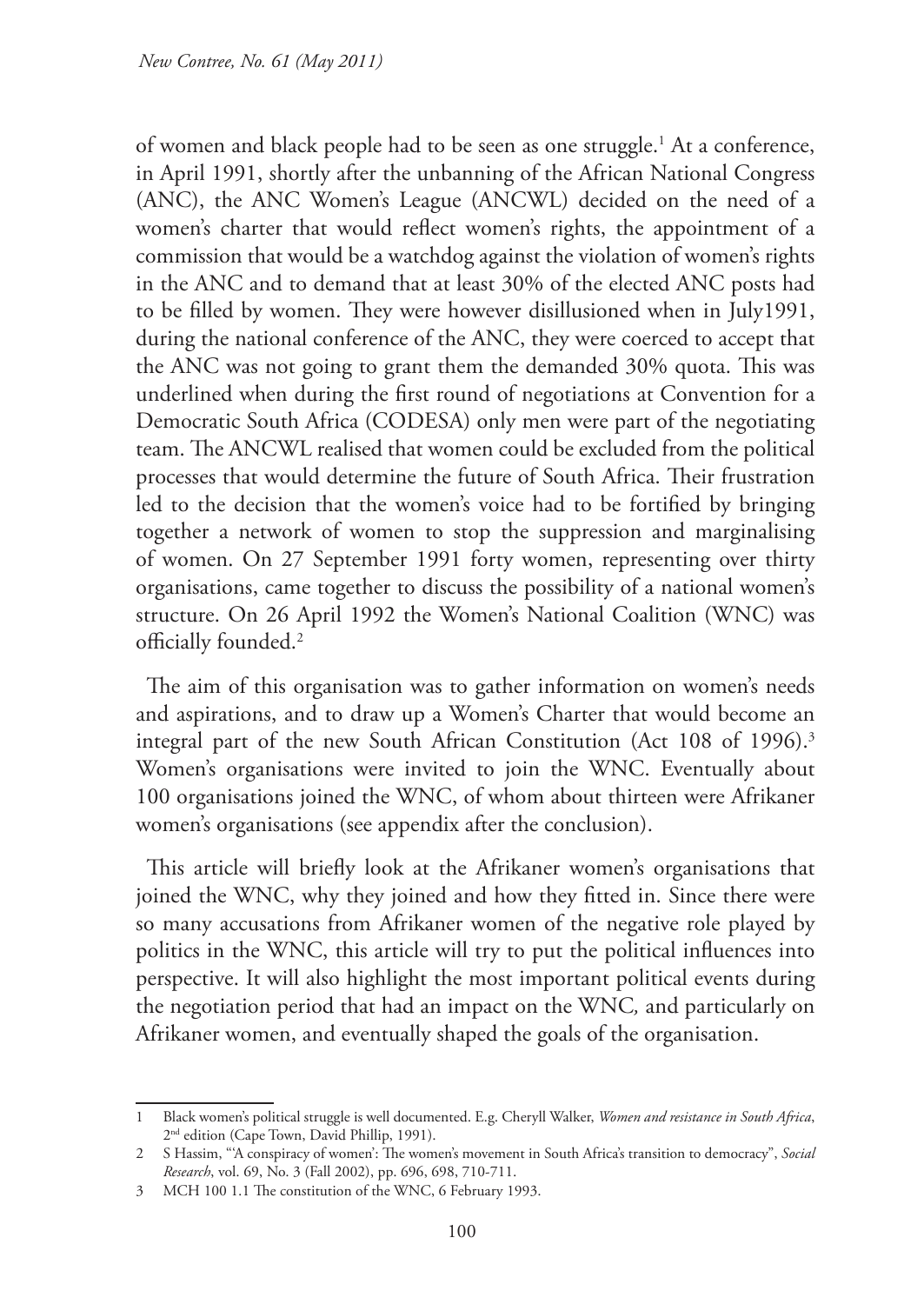#### **Afrikaner womens organisations that joined the WNC**

Afrikaner women generally were not interested in politics. Until 1981 only three Afrikaner women were elected to Parliament and only one, Dr Rina Venter, in 1989 obtained a Cabinet post. Various factors contributed to this apathy of which patriarchy and Calvinism, that kept women subservient and obedient, were the main reasons.4 Afrikaner women joined organisations that were based on Christian values where the main focus was to promote Afrikaner culture, welfare and the development of other Afrikaner women. These were also the organisations that joined the WNC.

The Afrikaner women's organisations that had a focus on Afrikaner culture, Die Afrikaanse Taal- en Kultuurvereniging - Dames (ATKV-Dames), Dames Aktueel, Jong Dames Dinamiek and Die Dameskring were represented on the WNC. The Afrikaner welfare organisation, Suid-Afrikaanse Vrouefederasie (SAVF) and the Vroue Landbou-unie (Suid-Afrikaanse en Transvaalse) (SAVLU) whose main focus was the development of adult women, also sent representatives. Two communication groups joined, namely Kontak, established in 1976 to promote a better understanding and respect between all the people in South Africa and Vroue vir Suid-Afrika that wanted to create a network of moderates. Members of the latter were again mostly the abovementioned culture organisations. These organisations represented thousands of Afrikaner women. The Women's Outreach Foundation, although with an English name, was founded by Marike de Klerk to focus on the upliftment of rural women. There were also Afrikaans speaking women in the Women's Bureau of South Africa (Vroueburo van Suid-Afrika). The two political parties the Nasionale Party Vroueaksie and the Democratic Party's (Women's Forum) joined and both had Afrikaans speaking women who were active in the WNC.<sup>5</sup> It is evident that there were no Afrikaner womens organisations that had a specific focus on gender or the empowerment of women.

Even before these organisations were invited to join the WNC in late 1991, there was pressure from Afrikaner leaders and intelligentsia that the Afrikaner must reach out to other groups. On 23 March 1990, two months after

<sup>4</sup> L Maritz, "Afrikanervroue se politieke betrokkenheid in historiese perspektief met spesiale verwysing na die Women's National Coalition van 1991 tot 1994" (D Phil, University of Stellenbosch, 2004), pp. 46-70.

<sup>5</sup> K Menell and M Jobson, *Women's rights in South Africa: A guide to national organisations with a gender focus* (Pretoria, 1995).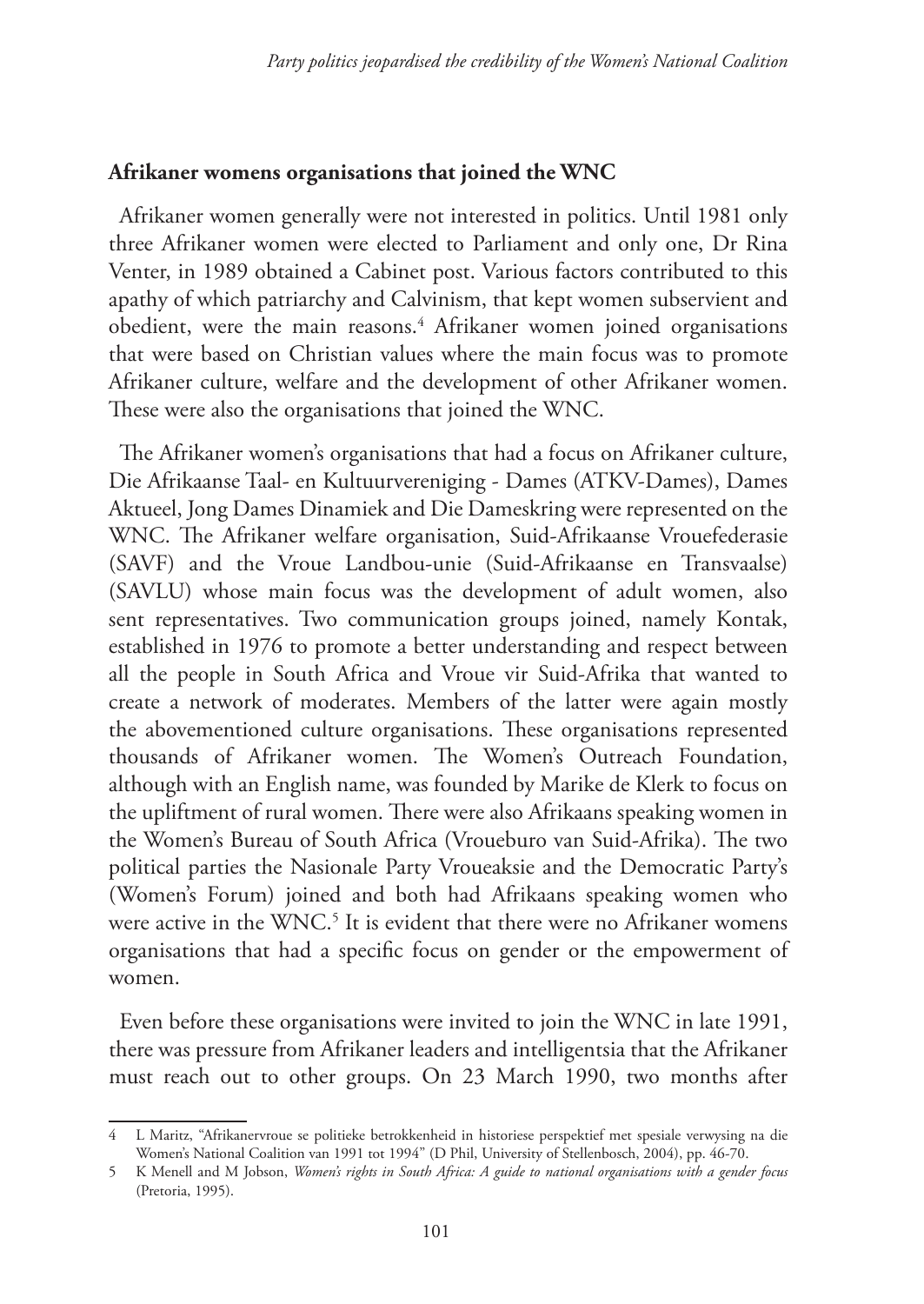President De Klerk's announcement in Parliament, there was as a seminar at the Rand Afrikaner University with the topic "Renewal of Afrikaner thought" (Vernuwing in Afrikanerdenke). The speakers were Hennie van Deventer, editor of Die Volksblad, Willem Nicol, minister of the Dutch Reformed Church, prof. Piet Meiring, head of the South African Broadcasting Corporation (SABC) and the writers André Brink and Elsa Joubert. The message was that the Afrikaner must broaden its vision and become more inclusive.<sup>6</sup>

A few months later there was a plea by Marike de Klerk, wife of then President, that women should play a more active role in the political process. She said that although Calvinism requires women to be more subservient, she was asking for a more active, meaningful participation and not unbridled feminism.7

Shortly after this, the then president De Klerk met with 22 representatives of Afrikaner cultural organisations. The Afrikaner women's cultural organisations that eventually joined the WNC were also present at the meeting. De Klerk's message was that although there must be a balance between keeping cultural identity and to promote national unity, he was urging the Afrikaner to guard against elitism and to reach out to the broad public.<sup>8</sup>

A few months later, Willie Esterhuyse, professor of Philosophy at the University of Stellenbosch, made a public call for women to become involved in the transitional process. He encouraged women to reach out to the black woman, make contact and build trust.<sup>9</sup>

There was thus a clear message to Afrikaner women that they had to move out of their comfort zone and reach out to black women. Therefore, when the invitations to join the WNC reached Afrikaner women's organisations late 1991 and early 1992, they were ready and prepared to fight for gender equality in the new South Africa.

Afrikaner culture organisations that joined the WNC, although apolitical, represented the more moderate political spectrum since the right-wing Afrikaner groupings, the Conservative Party (CP) and the Afrikaner Weerstandbeweging (AWB), did not to take part in CODESA or join the WNC.

<sup>6</sup> Eie korrespondent, "Saamtrekke vandag in Transvaal oor Afrikaner", *Die Burger*, 23 March 1990, p. 21.

<sup>7</sup> Own correspondent, "A woman's place", *The Natal Mercury*, 28 September 1990, p. 6.

<sup>8</sup> Politieke redaksie, "Kultuurgroepe wil deel hê aan gesprek", *Die Burger*, 24 November 1990, p.11.

<sup>9</sup> Eie korrespondent, "Vroue kan klimaat van vertroue help bou", *Die Burger*, 22 March 1991, p. 12.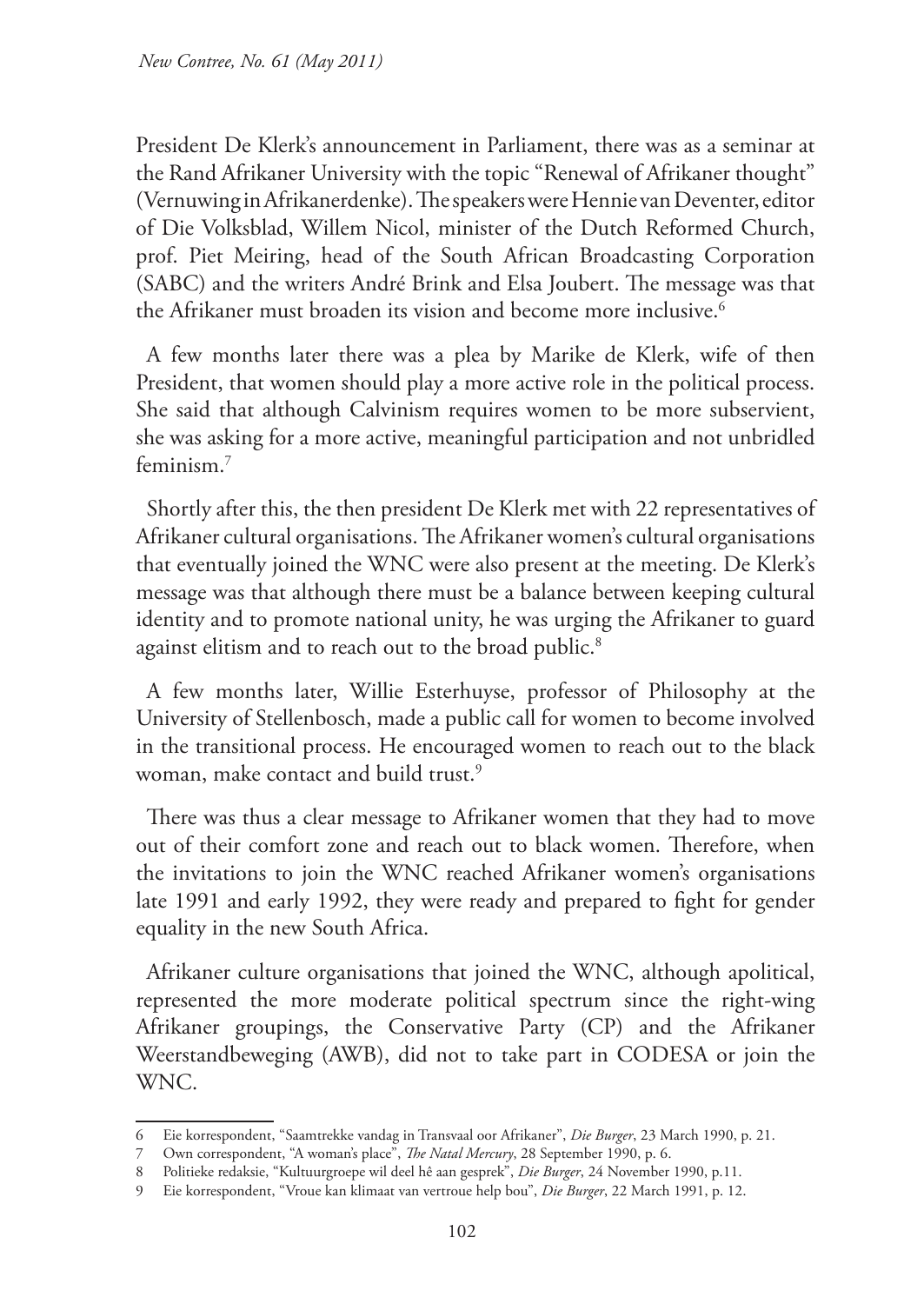As far as the right-wing was concerned, the Government was selling out the country to the blacks. Conservative women who were never politically active became involved at this early stage. As early as 24 February 1990, a few weeks after De Klerk's surprise announcement, Marike de Klerk was the speaker at a Dames Aktueel meeting of more than 600 women in Bloemfontein. A rightwing woman, a medical practitioner from Bloemfontein, tried her utmost to disrupt the function. Before the meeting she unleashed a stink bomb and during the meeting she lashed out at the State President's wife with so many aggressive political questions that she was asked to keep quiet.

In her speech, De Klerk responded to the incident and said that she had sympathised with people's fears and uncertainties and their search for security. She tried to defend government policy and conduct and also attempted to minimise the importance of the ANC as the main negotiating party.<sup>10</sup> Nevertheless, for right-wing Afrikaners the changes brought about by the National Party were revolutionary and unacceptable.

Afrikaner women that represented their organisations were uncomfortable in the WNC. Their lack of political expertise left them uncertain and insecure of the black women who did not only form the top structure of the WNC, but were often more politically astute. At the same time, the negative and hostile attitude of the black women towards them made them feel unwelcome and ignored. To attend WNC meetings was problematical for white women. The venues were convenient for black and coloured women and in areas where white women often felt unsafe. Meetings were badly organised and often started hours late. In the meetings, the consensus style of decisionmaking was foreign and time consuming for the Afrikaner women. The result was that many women lost interest and stayed away. Although thousands of women were theoretically represented on the WNC, in practice they were often represented by a handful of women. This was due to the fact that Afrikaner women's leadership was held in the hands of relatively few women who were often involved in more than one organisation. When these women experienced the abovementioned problems and stayed away, only a few Afrikaner women remained.<sup>11</sup>

<sup>10</sup> Eie Korrespondent, "Aanvalle teen SP-vrou ontstel", *Die Burger*, 27 February 1990, p. 6. Eie Korrespondent, "Regse versuur vergadering", *Die Volksblad*, 26 February 1990.

<sup>11</sup> L Maritz, "In die vyand se kraal." Die rol en ervaring van Afrikanervroue in die Women's National Coalition, Litnet Akademies Jaargang 7(3)-Desember 2010, pp. 259-301, (http://www.oulitnet.co.za/ akademies\_geestes/ pdf/LA\_3\_maritz.pdf.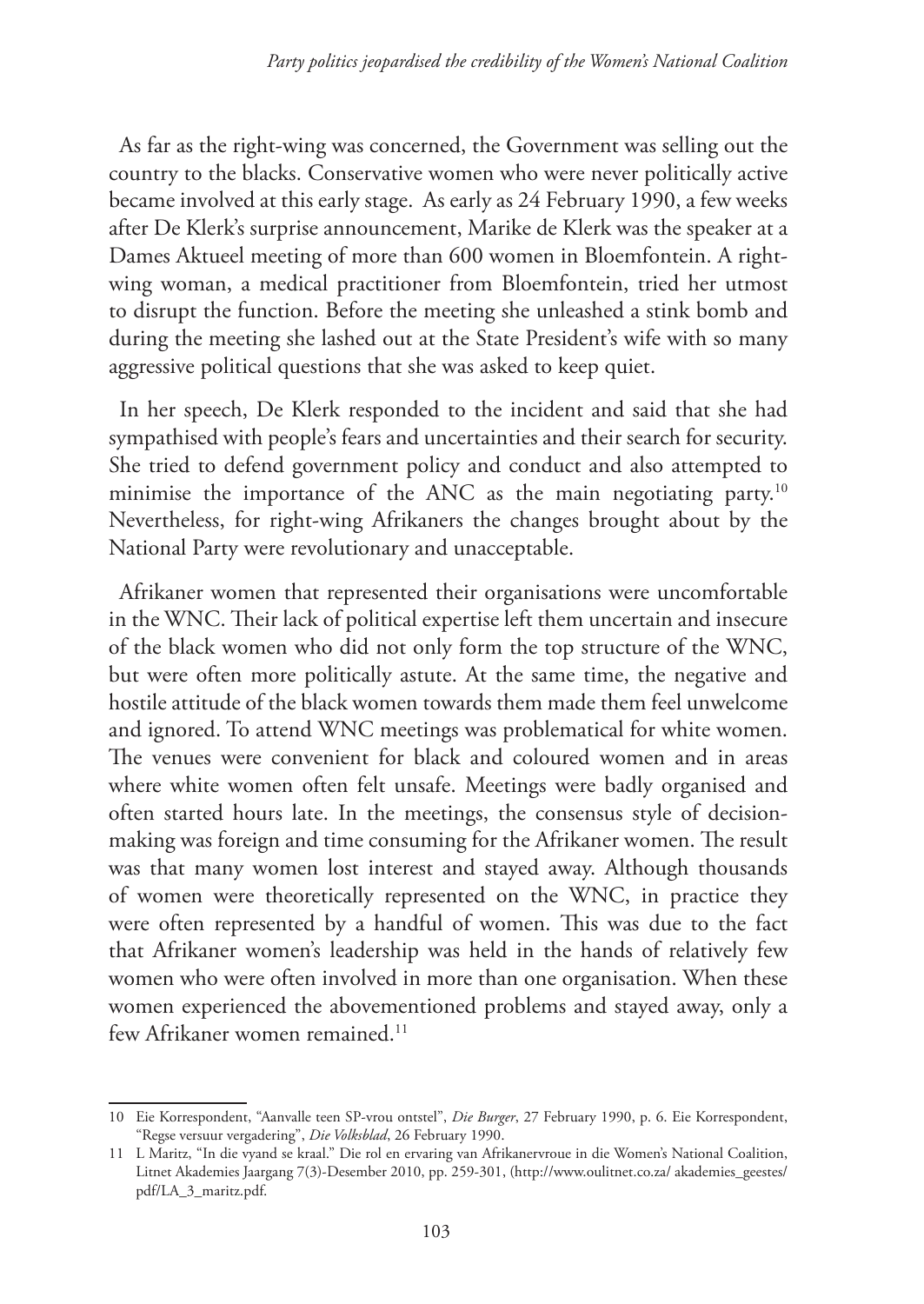During this research, the names of about 50 Afrikaner women that played a leading role were provided, but only 20 were prepared to co-operate in this research.12 During the research, the abovementioned factors were mentioned, but it was above all, the party politics that eventually made it impossible for them to believe in the integrity of the WNC and left many with a residue of negativity.

#### **The WNC as a party-political front**

There was the hope that a united women's front would be established to achieve the common goals of the WNC and that the differences in the political groupings would not impact negatively on the WNC. An example of this possibly idealistic desire was the short hand-written sentence that Frene Ginwala, founder and convenor of the WNC, added to the copy of the speech that she presented at the inaugural meeting of the WNC. She sent this to Anne Routier of the National Party (NP): "To Ann. A chasm is bridged the easier if hands reach out from both sides to come together. Frene Ginwala".<sup>13</sup>

But Afrikaner women were soon disillusioned. Almost all the Afrikaner respondents expressed the view in one way or another that the WNC was a political "smokescreen". The purpose of such a remark was to suggest that the WNC was a front movement for the African National Congress (ANC) in order to get the female vote. Some respondents even thought that the ANCWL had no power, as was illustrated by their failed quota request, that 30% of all elected positions in the ANC be filled with women, and that all initiatives, even the establishment of the WNC, came from the National Executive Council of the ANC.<sup>14</sup>

Truida Prekel, representative for the Women's Bureau, also felt that black women had a hidden agenda. She overheard a black woman saying that "She will show Cyril (Ramaphosa) that she will get 7 000 votes (in the upcoming election)."15 Dene Smuts, from the Democratic Party (DP), also saw the WNC as the ANC's mobilisation of women and that Frene Ginwala's appointment

<sup>12</sup> Research was conducted by interviews, questionnaires and mail. For correspondence and oral sources, see L Maritz, "Afrikanervroue se politieke betrokkenheid in historiese perspektief met spesiale verwysing na die Women's National Coalition van 1991 tot1994", Bibliography.

<sup>13</sup> Personal Collection. Speech by F Ginwala, April 1992, sent to A Routier.

<sup>14</sup> L Maritz (Personal Collection), interview, J Malan, (former president of *Vroue vir Suid-Afr*ika), 5 March 2001. She used the Afrikaans word "foefie" [lit. "gimmick'].

<sup>15</sup> L Maritz (Personal Collection), interview, T Prekel (representative for *Women's Bureau*), 28 August 2001.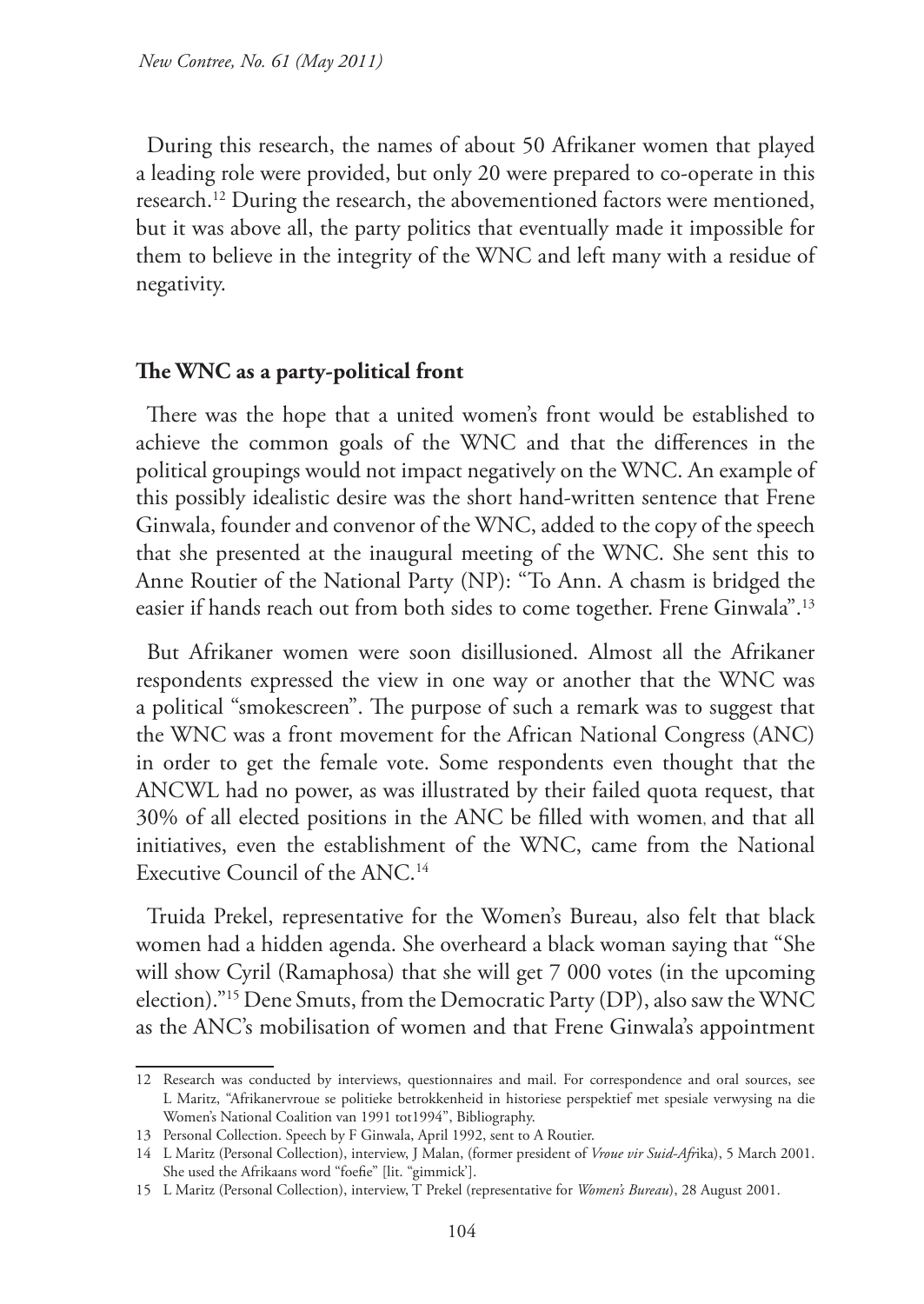as Speaker of Parliament was the most concrete result of this.16 Jenny Malan, representative for Vroue vir Suid-Afrika, felt that the ANC had a wellplanned strategy with the WNC and that Frene Ginwala, as strategic thinker, implemented it. According to her, Margaret Lessing, founder of the Women's Bureau, and Francis Bosman, a co-opted lawyer, also held this view.17

Although the NP joined the WNC, it did not support its goals. It even seems as if the NP government did not recognise the right of existence of the WNC, because at no stage was there any acknowledgement of the work and goals of the organisation. Apart from ignoring the WNC, the government was of the opinion that a separate Women's Charter would not carry the same weight legally as a detailed exposition of women's rights contained in a bill of fundamental rights.<sup>18</sup> In October 1992 the Western Cape regional<sup>19</sup> coalition expressed its dismay over statements made by Sheila Camerer, the Deputy Minister of Justice, on the television programme Agenda. As spokesperson for the NP she questioned and also cast suspicion on the activities of the coalition.20

It can be argued that the NP also wanted to use the WNC only for political image building. Firstly, it would have been unacceptable if the NP was present at the negotiating table with the ANC but was absent from the WNC, a nationwide project that was initiated by the ANC. Secondly, visibility at the WNC was necessary for attracting the women's vote in the upcoming election.

The apolitical image of the WNC was not only jeopardised by the ANC. There is also evidence that the Pan-Africanist Congress (PAC) wanted to take control of the WNC. Mohau Pheko was appointed as Chief Executive Officer of the WNC after 1994. Her father, Motsoko Pheko, was deputy leader of the PAC and Member of Parliament. It was discovered that she used the organisation for party-political purposes. She appointed PAC members to represent the WNC at every possible occasion.<sup>21</sup> Dene Smuts saw Mohau Pheko's short term of office as proof that the ANC could not tolerate a person

<sup>16</sup> Questionnaire: D Smuts (*Democratic Party*), 4 September 2002.

<sup>17</sup> L Maritz (Personal Collection), interview, J Malan, 5 March 2001.

<sup>18</sup> A van Wyk, "Women's rights: a starting-point", *RSA Policy Review*, 6, July 1993, pp. 39-40.

<sup>19</sup> The WNC made provision for regional coalitions, e.g. Western Cape, Gauteng, and Free State. Regional coalitions consisted of representatives of national organisations but also for local organisations. Each region had two representatives on the National Council and one on the Steering Committee.

<sup>20</sup> Mayibuye Centre, University of the Western Cape, Papers of the *Women's National Coalition* (MCH 100) 4.1.3.1.2: Steering Committee, correspondence, J Thomson (Women's Alliance Western Cape)/Steering Committee, 21 October 1992.

<sup>21</sup> Name withheld. Respondent requested that the comments on Pheko be "off the record".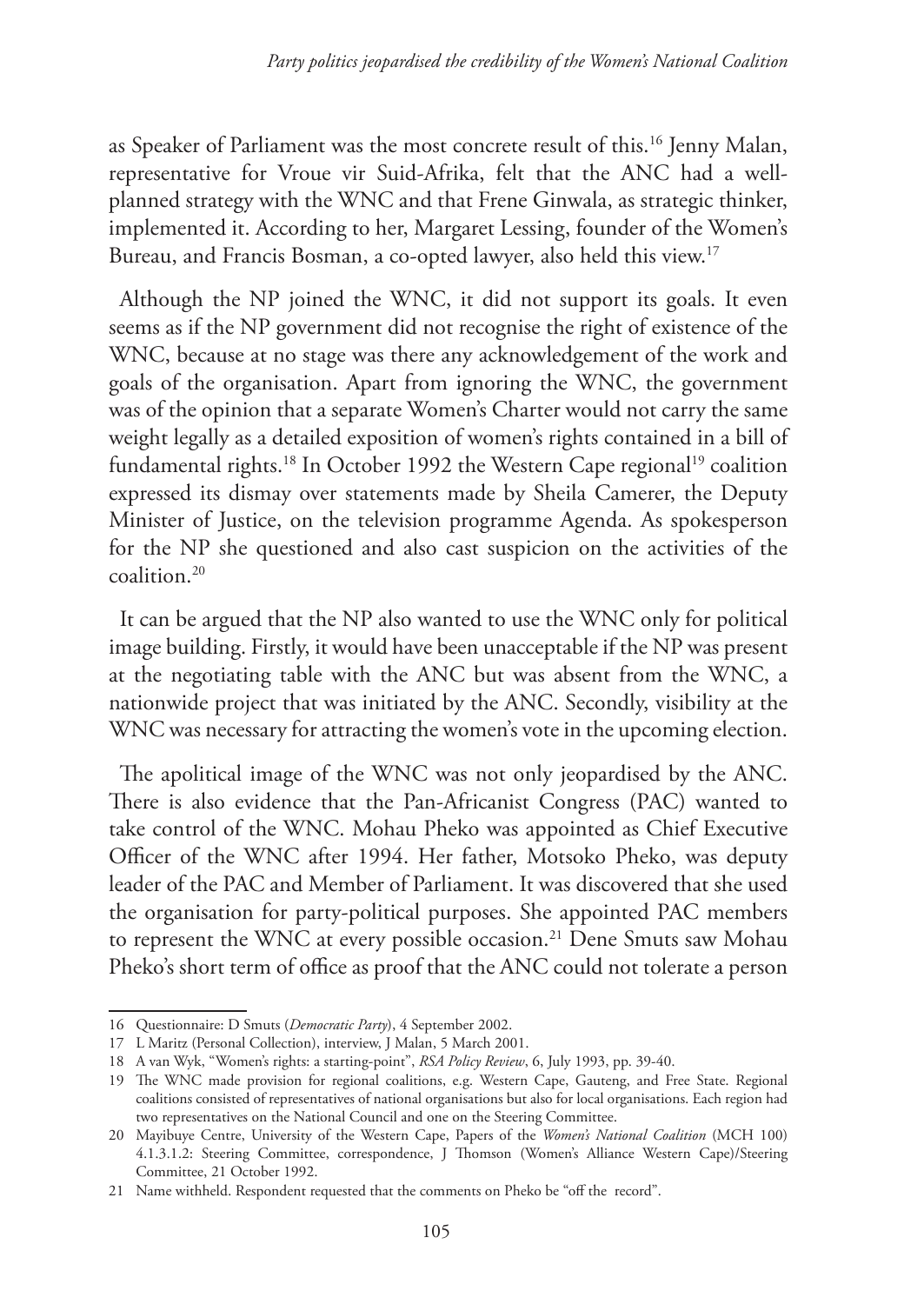from an opposing party as Chief Executive Officer of the WNC.<sup>22</sup>

One of the two aims of the WNC was to gather information and to ensure that this was done through a process that would empower women. In order to reach this goal they focused on women who had been previously disenfranchised, hence primarily black and coloured women, and especially rural women. The WNC had focus groups that went out to make women aware of their rights; they had the women fill in questionnaires and interviewed them. There is no doubt that some of these women who were sent out to gather information for the WNC also gave voter education and did party canvassing.23 One of the reasons for the split between the NP and the WNC early in 1994 was the accusation that the ANC was using the organisation for political canvassing.<sup>24</sup>

For Estelle Jordaan, organiser for the ATKV-Dames, it was an established fact that the ANC/ South African Communist Party (SACP)/ Congress of South African Trade Unions (COSATU) alliance tried to use the WNC as part of its own political agenda. She argue that information gathered in focus groups was also available to other political parties, but they did not use the opportunity to exploit it.25

Although party politics jeopardised the cohesion of the WNC, it is evident that Afrikaner women who were unconditionally positive about the WNC did not emphasise political overtones or undertones. Amanda Botha, representative of the Kaapse Vroueklub, vehemently denied these accusations. She claimed to have moved close to the inner circles of the WNC and to have been part of the mainstream and would therefore have been aware of such a strategy. She admitted that there was political influence, but that it was kept in check. At the inaugural meeting there was an attempt by the SACP, which formed the most powerful group along with the COSATU, to gain the leadership of the WNC. The ANC and PAC did their utmost to prevent this. Botha contended that attempts by the ANCWL to take control were stopped by Frene Ginwala and that their access to the WNC was ultimately the same as that of any other organisation. This happened after Dene Smuts, from the Democratic Party, made an arrangement with Frene Ginwala to disregard the demands of the ANCWL and Winnie Mandela. According to Botha, the NP and the Afrikaans press can be blamed for insinuating that the WNC

<sup>22</sup> Questionnaire: D Smuts, 4 September 2002.

<sup>23</sup> L Maritz (Personal Collection), Interview, T Prekel, 28 August 2001.

<sup>24</sup> See Relationship between ANC and NP reaches breaking point for the Steering Committee's explanation.

<sup>25</sup> E-mail: E Jordaan (*ATKV-Dames*)/L. Maritz, 30 March 2001.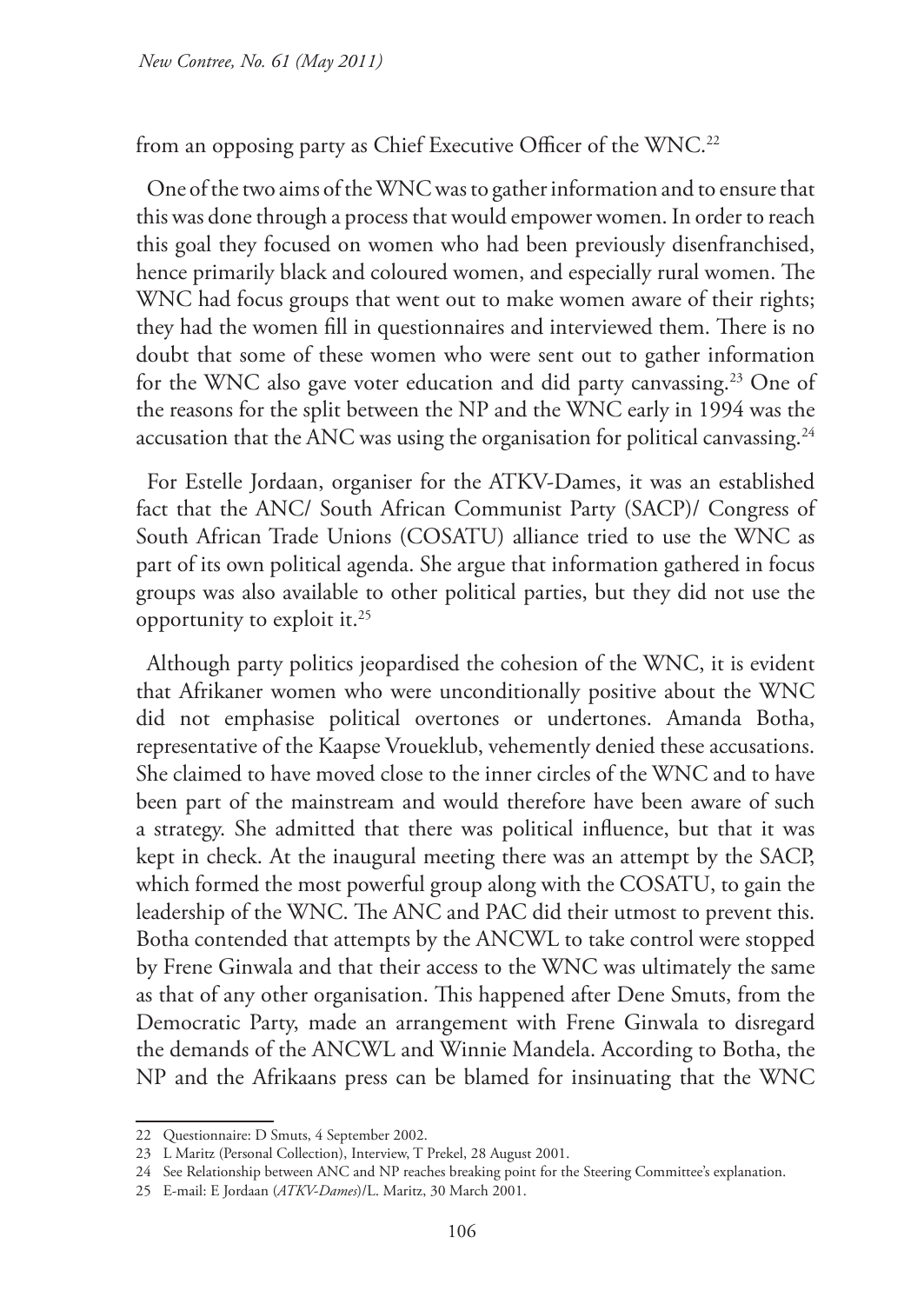was an ANC smokescreen.26 Dioné Prinsloo, historian from UNISA who was co-opted into the WNC for specific expertise, also denied undue political influencing.27 Afrikaner women who did not pick up the political undertones were accused of being like the English-speaking white women, the so-called "pink liberalists".28

## **Political events as backdrop for events in the WNC**

The period from 1991, when the first meetings of the WNC were held, until the handing over of the Women's Charter to the government in August 1994, was also the period during which the negotiations for a new dispensation in South Africa were conducted before the first democratic elections in 1994. It was a critical period in the history of South Africa, because if the negotiations failed, the chances for a peaceful transition of power would have been slim. It was inevitable that the stresses experienced during the negotiations would spill over and affect the WNC.

In September 1991 the various groups signed the National Peace Initiative. Months of negotiations culminated in the establishment of the Convention for a Democratic South Africa (CODESA) on 20 December 1991, a multiparty conference to put in place the various mechanisms for the transition to a democratic South Africa. Nineteen groups attended it.<sup>29</sup>

Right-wing white politics was a major problem for the government right from the beginning of the negotiation process. White support moved away from the NP to the right wing and the subsequent radicalisation and growth of the AWB posed a serious threat to the negotiating process. Worried about these events, the then President De Klerk promised white voters that they could indicate in a referendum whether they supported the negotiations. On 17 March 1992 an overwhelming majority of the white electorate (68.6%) voted in favour of negotiations.<sup>30</sup>

<sup>26</sup> L Maritz (Personal Collection), interview, Amanda Botha (representative for *Kaapse Vroueklub*), November 1996 and 15 August 2001. The *Kaapse Vroueklub* was established in March 1975. Their aim was to bypass apartheid and to bring Afrikaans speaking Cape women together. They also reached out to black women.

<sup>27</sup> Interview, Dioné Prinsloo (*UNISA*), March 1999 and November 2002.

<sup>28</sup> Name withheld.

<sup>29</sup> JM Rantete, The African National Congress and the negotiated settlement in South Africa (Pretoria, Van Schaik, 1998), pp. 173-174.

<sup>30</sup> JM Rantete*, The African National Congress and the negotiated settlement*, pp. 180-181.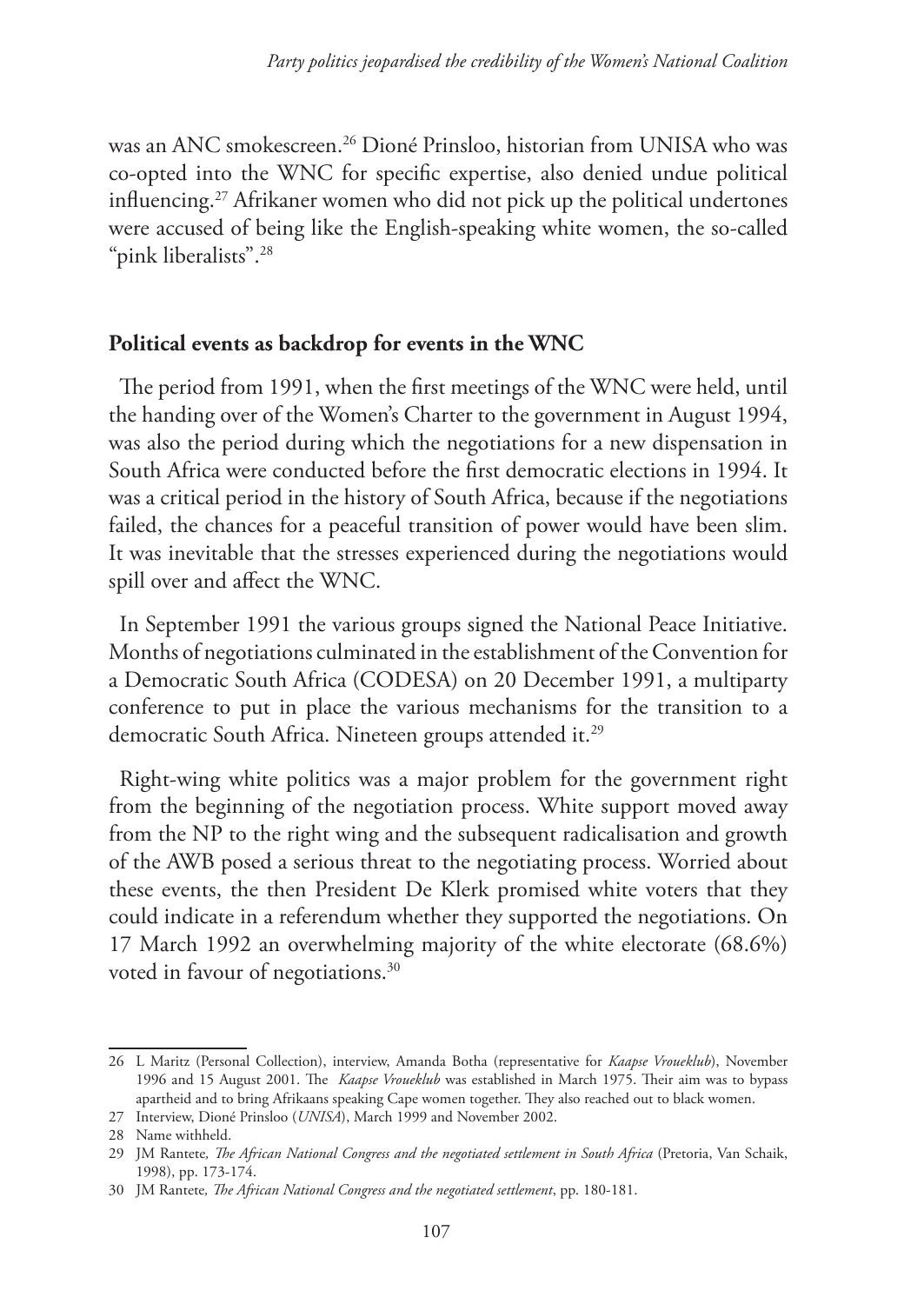Within the Afrikaner milieu, Afrikaners who voted for change were seen by the other 30% as left-wing and as traitors who want to sell out their country to blacks. However, when this "leftist" group joined the WNC, they felt unwelcome because they were still part of the white group that supported the apartheid government, the political ruling class.

During this period a lot of hard work was being done to get the WNC started. The basis of the coalition was broadened and the aims, processes and structure were clarified. Black and white women were very aware of the disturbances and undercurrents in the country. Conditions in the country were reported not only daily in the media, but were also discussed in millions of homes. Whereas the white government still tried to retain control at the constitutional negotiations, the situation at the WNC was the exact opposite. The black women, including political heavyweights such as Frene Ginwala who was part of the ANC National Commission for the Emancipation of Women, and Gertrude Shope, president of the ANCWL, played the leading roles, while the politically inexperienced Afrikaner women were in the background. Ginwala was also part of Working Group 2 of CODESA that formulated the constitutional principles, a process that eventually led to the collapse of the negotiations.

The collapse of CODESA II in May 1992 was followed by a wave of militancy. On 17 June 1992, 46 women and children were killed in their sleep in Boipatong, an ANC stronghold in the Vaal Triangle.<sup>31</sup> Nelson Mandela blamed the government for the Boipatong incident and accused it of coldblooded murder. On 22 June 1992 the ANC officially withdrew and took ten ANC-allied parties with them.<sup>32</sup> All negotiations were terminated.

Estelle Jordaan, an organiser for ATKV-Dames, received her first invitation to attend a WNC meeting after the Boipatong massacre. At the meeting there was a predominance of ANC and COSATU women. There were only about five white women present and she was the only Afrikaans-speaking participant. Valli Moosa, who had participated in the negotiations for the ANC, was a speaker at this meeting and in his speech he asked the women to condemn the Boipatong massacre. He was outspoken on the government's role and the alleged transgressions of the army before and after the incident. There were also women who spoke emotionally about the incident. The meeting

<sup>31</sup> FW de Klerk, *Die laaste trek – 'n nuwe begin* (Cape Town, Human & Rousseau, 1998), p. 257.

<sup>32</sup> "Boipatong massacre, still no real answers", 6 October 2000 (available at http://www.mwebMedia24, as accessed on 21 January 2003).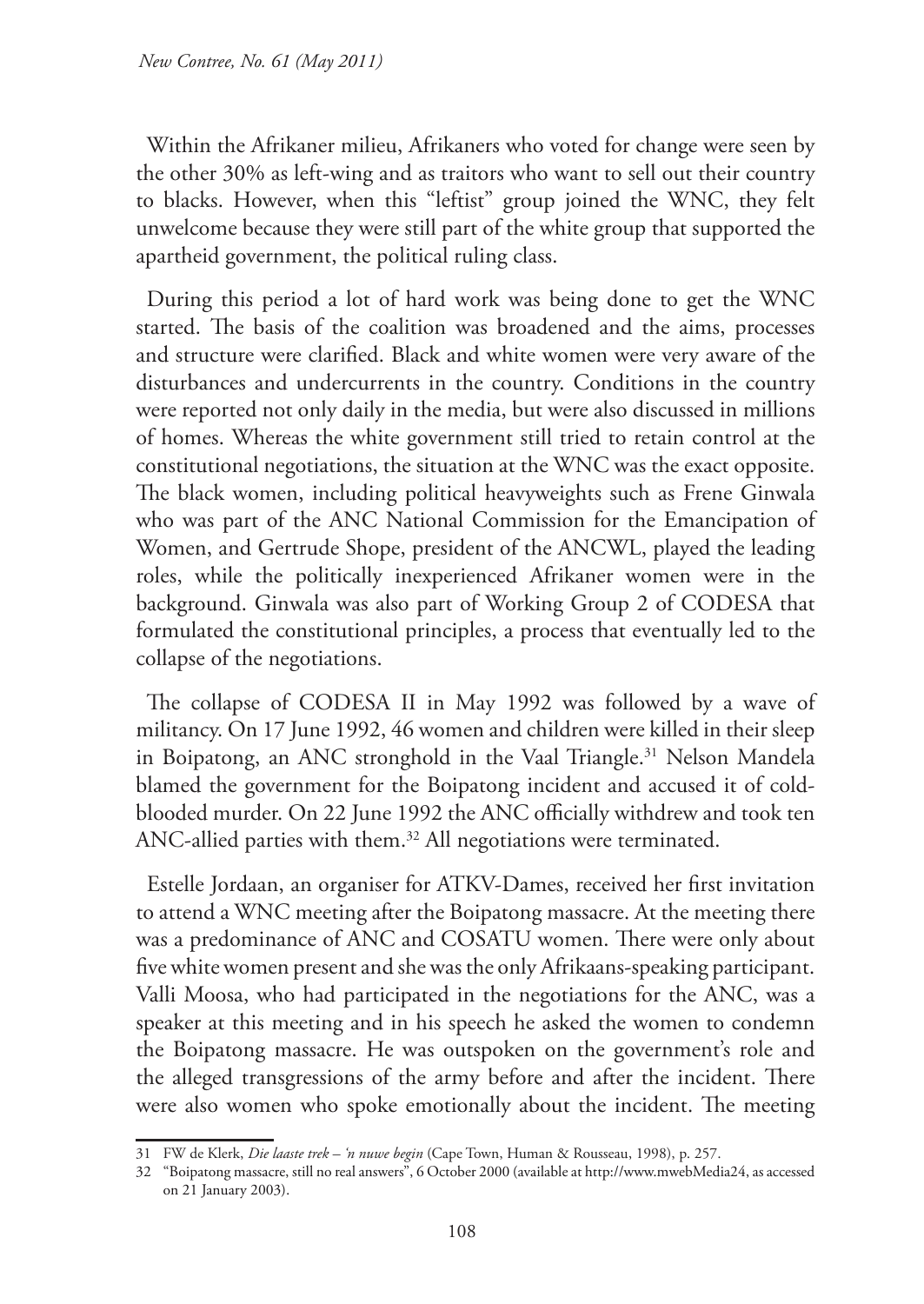wanted to issue a media statement on behalf of the women of South Africa, declaring that the alleged involvement of the army was unacceptable. Estelle Jordaan stood up and said that, according to her sources, there were reasons for the strong actions by the army and that a commission of enquiry had already been appointed. She continued that a media statement would not be representative of all the women of South Africa, since not all were represented at the meeting. ATKV-Dames would distance themselves from such a media statement. She pointed out that she was the only Afrikaner woman present and that there were many Afrikaner women's organisations that could have been invited. Although there was some grumbling at her response, it was decided that if the other women's organisations wish, they could issue their own media statements.

The following Monday, Feroza Adams (Member of the Executive Committee of the ANCWL for the PWV area and for the ANC region of Hillbrow/Berea, later ANC Member of Parliament) phoned Estelle Jordaan and asked her to attend a WNC meeting for the Gauteng region's Management Committee – they wanted her on the executive committee. At the meeting, a white English woman greeted her "in shock" and said that she thought that as an Afrikaner woman she would not want to be involved after the Saturday meeting. According to Jordaan, that comment and the mere thought that others would think that she would run away from verbal conflict and the opportunity to work together with black women made her even more determined to become really involved and to remain involved.33 Jordaan as one of the few Afrikaner women who did not hesitate to express her opinions was prepared to work together with others by ignoring the overt party politics.

Three months of political tension followed the collapse of CODESA 2. The party politics and uncertainty spilled over into the WNC. By the end of 1992 the WNC had not started to draw up programmes of action. Although leadership consistently denied that politics played a role in the WNC, the opposite was demonstrably true. Annemarie Nutt, representative from KONTAK, mentioned that with the breakdown of CODESA, "the WNC was under immense pressure, but there was never a split". According to her, this can be attributed to "the responsibility with which the ANC Alliance, the NP, DP and others handled the moot points" at the various meetings that were held countrywide.<sup>34</sup> In the convener's report the slow progress was

<sup>33</sup> E-mail: E Jordaan (Organiser, *ATKV-Dames*)/L Maritz, 30 March 2001.

<sup>34</sup> Questionnaire, Annemarie Nutt (National Executive, *KONTAK*), no date.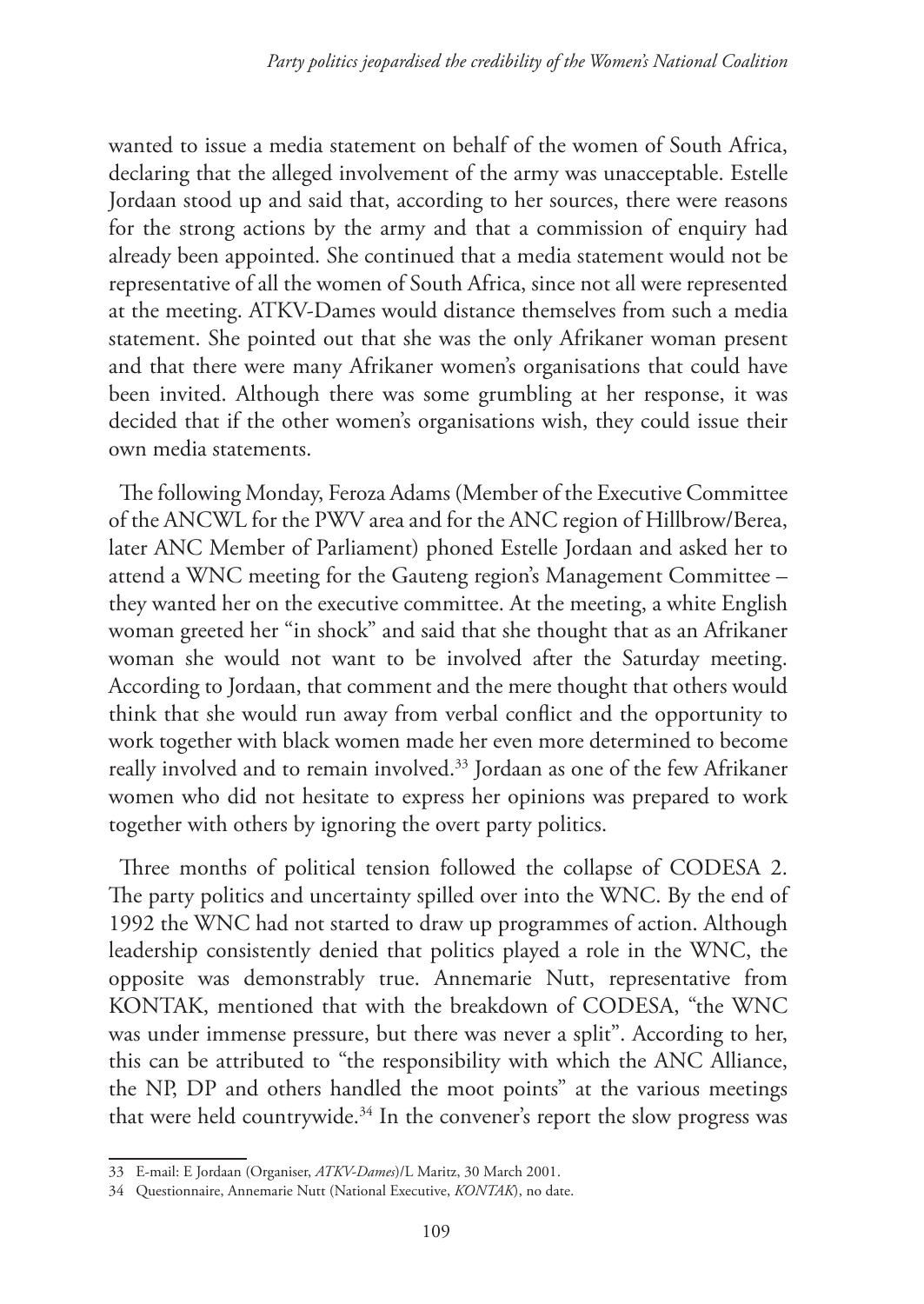blamed on technical aspects such as finance and staff problems. She also said that the "process of building relationships, given the various background from which we came, has also taken time". She admitted that "The WNC had unrealistic expectations that were based on hope rather than reality". The convener mentioned that the increased violence affected many communities and had an impact on the operations of the WNC.<sup>35</sup>

On 5 April 1993 the multi-party negotiations resumed. Inkatha, the CP, the Afrikaner-Volksunie, the PAC and 3 delegates who represented the traditional leaders attended the negotiations. In the meantime the right-wing Afrikaner groups, led by General Constand Viljoen and Dr Ferdie Hartzenbergh, mobilised as the Afrikaner Vryheidsunie. On 25 June the AWB gathered at the World Trade Centre and caused chaos and destruction when they drove through the huge plate-glass windows and took control of the building for the next couple of hours. This act could not stop the negotiation process and at the beginning of July 1993 the date for the first full democratic elections, 27 April 1994, was announced.<sup>36</sup>

## **Government's legislation on the discrimination against women is politicised**

In the elections, eight million new female voters, mostly black women, would be allowed to vote for the first time. Political parties realised the importance of the women's vote that constituted 54% of the total population.

The first steps by the government were taken on 29 January 1993 when they signed six international conventions that focused on women's and children's rights. One of them was the "Convention on the Elimination of all Forms of Discrimination Against Women" (CEDAW). The United Nations had enforced it as a treaty in 1981 already.<sup>37</sup> According to Estelle Jordaan (ATKV-Dames), the NP did not want to sign the declaration earlier, but when they saw that the women's movement was moving ahead full steam, they agreed to sign it. She alleged that many Afrikaner women's organisations thought that, since the government had signed CEDAW, the proposed Women's Charter of

<sup>35</sup> MCH 100 3.2.1: National Council, reports, 6 February 1993; MCH 100 3.1.2: National Council, minutes, 6 February 1993.

<sup>36</sup> JM Rantete*, The African National Congress and the negotiated settlement*, pp. 205-208.

<sup>37</sup> C Lowe-Morna, "Overview", *Redefining Politics, South African Women and Democracy* (Commission on Gender Equality, Johannesburg, 1999), p. 27.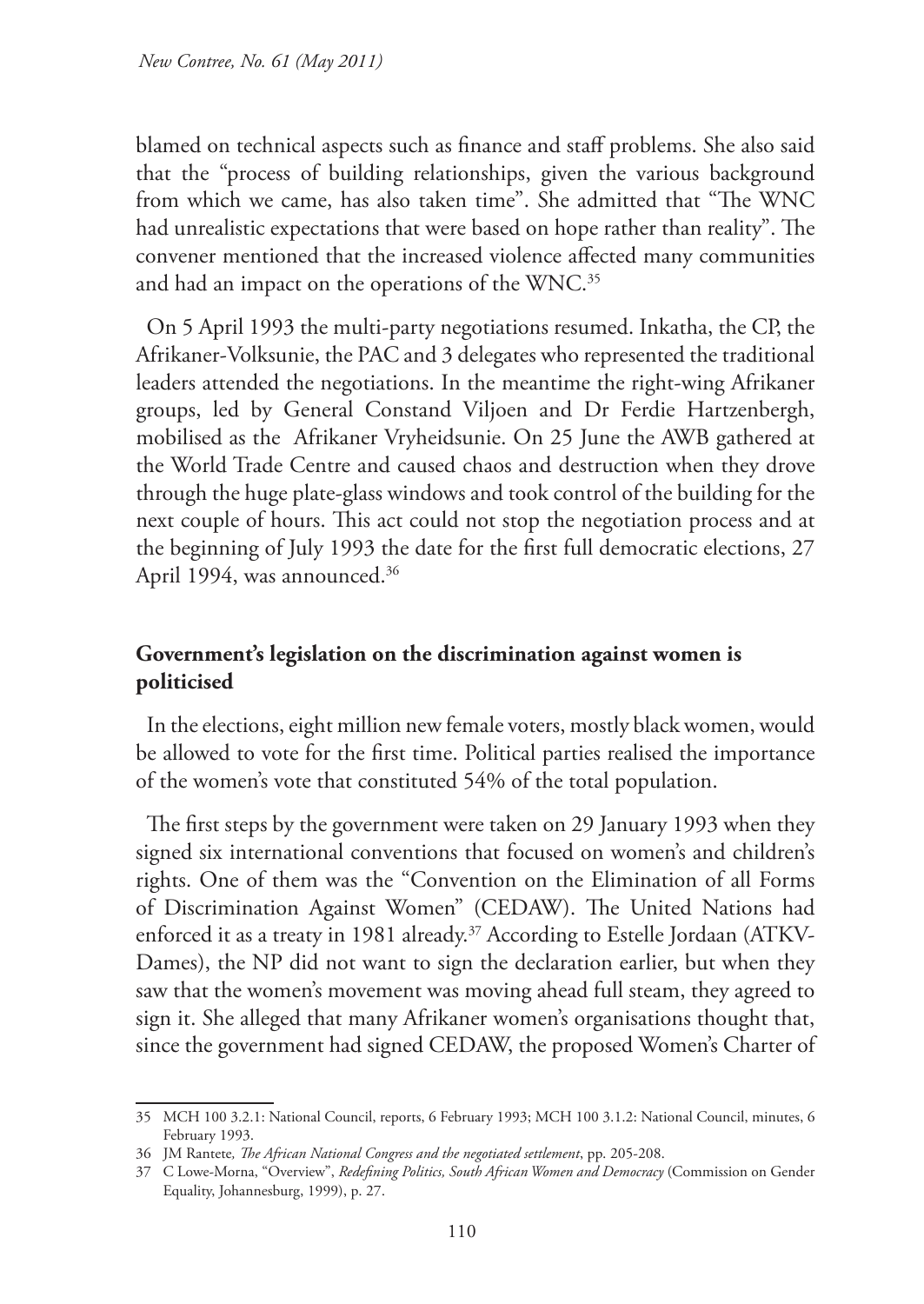#### the WNC was not necessary.<sup>38</sup>

The next step taken by the government was at the beginning of February 1993 when they introduced the proposals for a Bill of Fundamental Rights. The document, which contained clauses on equality and women's rights, was supported by three draft bills, which aimed at eliminating all remaining statutory and structural discrimination against women. There were apparently still 23 laws that contained discriminating measures. The draft bills were the Prevention of Domestic Violence Bill, the Promotion of Equality between Men and Women Bill, and the Promotion of Equal Opportunities Draft Bill.<sup>39</sup>

The government circulated the draft bills for comment and shortly afterwards they were presented to a WNC meeting (6 February 1993) by a female white advocate from the Department of Justice. During the discussion, fundamental differences among the participants surfaced that led to tension. Their was indignation, frustration and even rage that the government was still adopting a "top-down" approach and were making decisions on behalf of women. When an Afrikaner woman defended the government's intentions and pointed out that this was a step forward, the meeting acknowledged that the NP women did in fact gain a "small" victory in their party. Despite the initial reaction to the draft bills, it was eventually concluded that the discussions were managed in a sensitive way. It illustrated the deep-rooted commitment of the participants to work through differences to reach the goals of the WNC.40

Frene Ginwala wrote to the Minister of Justice on behalf of the WNC and expressed her concern over the proposed legislation. She was outspoken over the fact that women were not consulted during the drafting of the bills and added that it was unacceptable that they were only now allowed to comment. She explained that one of the main aims of the research of the WNC was to give women a share in addressing women's issues.<sup>41</sup>

The national newspapers expressed mixed reactions to the proposed draft bills. Whereas the Afrikaans press welcomed the proposed legislation,  $42$  the English press took a more critical view. The main objection was that the draft

<sup>38</sup> Questionnaire: E Jordaan (*ATKV-Dames*), 30 March 2001.

<sup>39</sup> A van Wyk, "Women's rights … ", *RSA Policy Review*, No. 6, July 1993, p. 37.

<sup>40</sup> MCH 100 3.2.1: National Council, report, National Council meeting, 6 February 1993; MCH 100 3.1.2: National Council, minutes, first Council meeting, 6 February 1993.

<sup>41</sup> MCH 100 3.3.2.9: National Council, correspondence, Frene Ginwala / Minister of Justice, 25 February 1993.

<sup>42</sup> "Vroue sê hul sê oor vrou se rol in SA" *Beeld*, 26 February 1993, p. 8.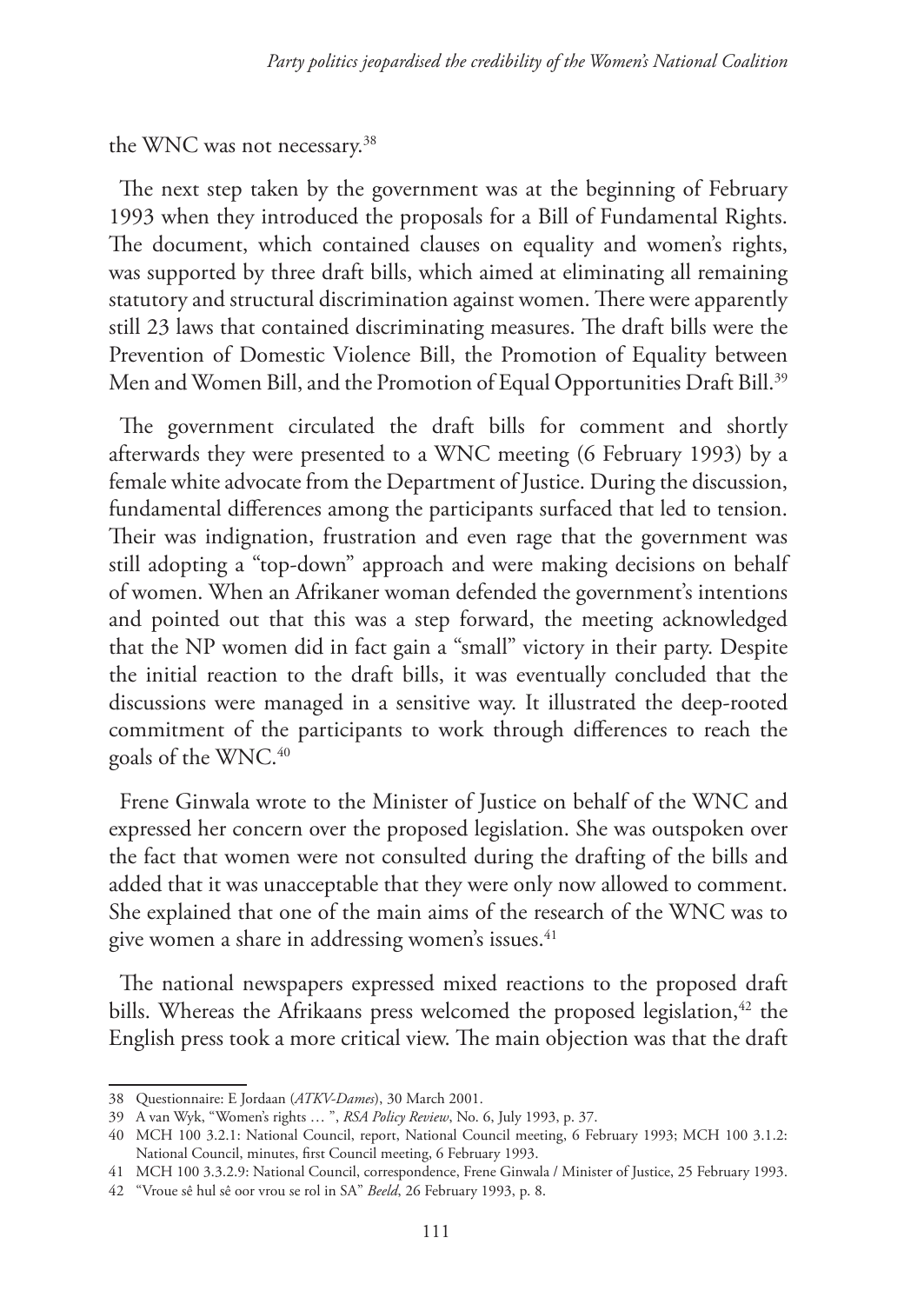bills were "both a unilateral action by an illegitimate minority government and a ploy to woo the support and, in the longer term, the votes of women for the NP". The general feeling was that the draft bills should have waited until the establishment of the new legitimate government.<sup>43</sup> In the meantime the ANC was also using the media to canvass for the women's vote. Cyril Ramaphosa of the ANC expressed his concern over the position of women and said that women were the most oppressed group in the country. "This would no longer be allowed. Not in a democracy".<sup>44</sup>

At that stage the government took a further step to gain women's votes and appointed Sheila Camerer as Deputy Minister of Justice on 1 April 1993. She emphasised that women had definitely been subject to legal and structural discrimination as a result of the lack of representation. Camerer admitted that the government was aware of the political power of women. Since black women were particularly subject to family violence, the Prevention of Domestic Violence Bill was aimed at attracting the votes of the black women in particular.

These two draft bills, namely the Prevention of Domestic Violence Bill and the Promotion of Equality between Men and Women Bill, were tabled in Parliament in June 1993.<sup>45</sup>

## **The relationship between the ANC and the NP reaches breaking point**

According to Estelle Jordaan (ATKV-Dames), Afrikaner women did not only look to the NP for guidance but also relied on it to be the spokesperson for the Afrikaner organisations. This guidance was tentative, however, since the strained relationship between the NP and the ANC around the negotiating table affected the WNC. Every time the NP Vroueaksie indicated that they were going to withdraw from the WNC, "there was a flurry of rumours and the decision makers of the Afrikaner women's organisations could not leave fast enough".46 Since Afrikaner women were uncomfortable in the WNC, they were only too ready to leave.

<sup>43</sup> Y Sadie and M van Aardt, "Women's issues in South Africa …", *Africa Insight*, 1995, 25:2, p. 82; "Equality for women", *The Star*, 3 May 1993, p. 10; "Change: it's better late than never", *Pretoria News*, 4 February 1993, p. 6; "Imperfect but a start", *The Star*, 8 February 1993, p. 12.

<sup>44</sup> "Vroue moet lig loop vir skelmstreek", *Tempo en Monitor*, 15 April 1993.

<sup>45</sup> A van Wyk, "Women's rights … ", *RSA Policy Review*, no. 6, July 1993, pp. 34-43.

<sup>46</sup> E-mail: E Jordaan (*ATKV-Dames*)/L Maritz, 30 March 2001.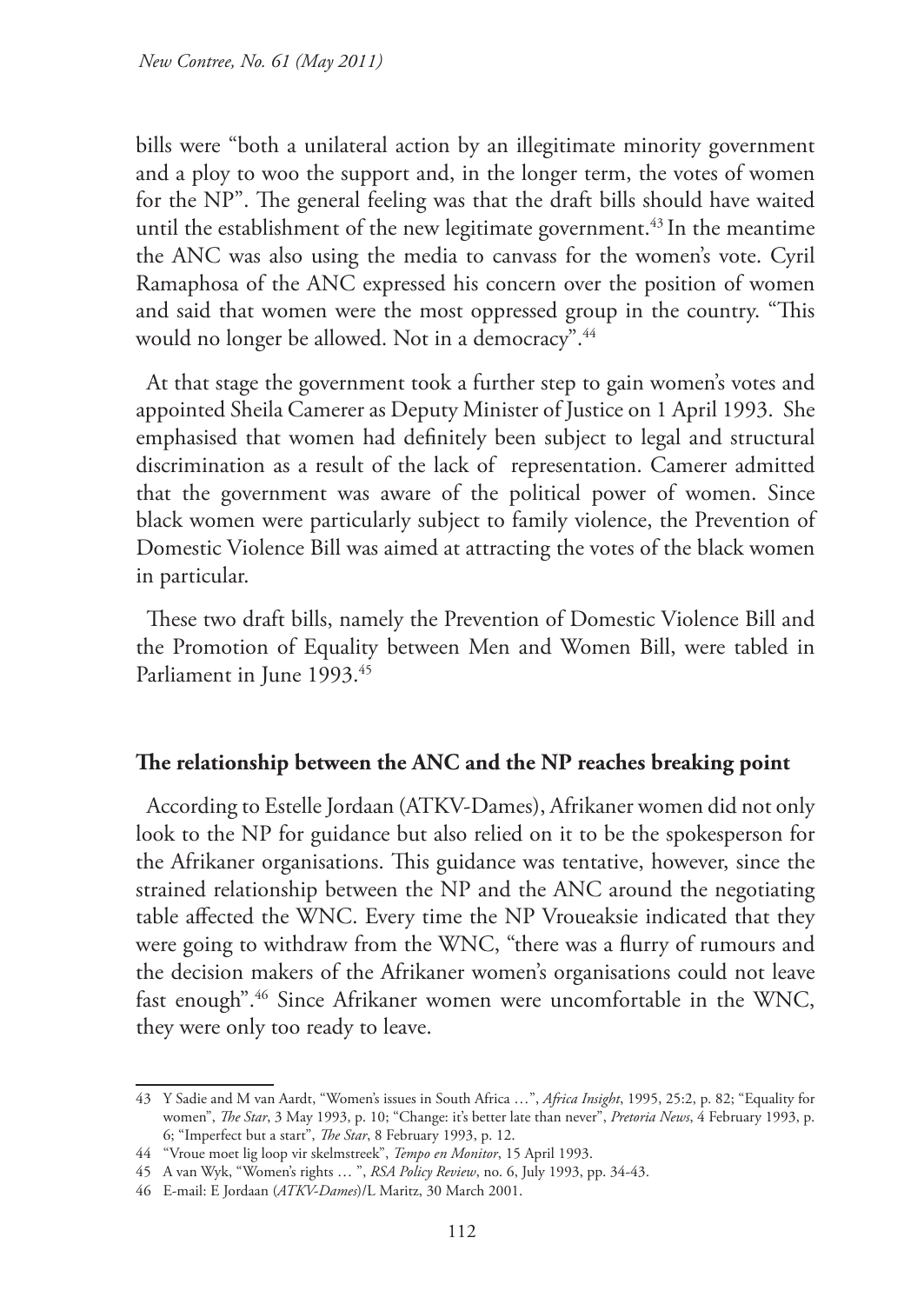In the middle of 1993, Anne Routier, the NP representative in the WNC, resigned. Since the documents provide no reasons, one can only speculate. Apparently, with the negotiations on track and the election date set, party political tensions increased in the WNC. It seems that the Steering Committee persuaded Routier to withdraw her resignation, since she still attended meetings afterwards.<sup>47</sup>

Nevertheless, on 15 February 1994 the situation reached breaking point and the NP resigned from the WNC. In a letter to Frene Ginwala, Anne Routier accused the WNC of not being impartial and appeared as a front for the ANC. These claims were substantiated by the fact that at a WNC launch in Kempton Park, T-shirts with the ANC emblem were sold and T-shirts saying "Mandela for president" were worn by large numbers of women. On another occasion in Pietersburg posters were displayed with the picture of President De Klerk saying 'Wanted… Criminal for political offences'.

Routier also pointed out that in certain areas voter education programmes were undertaken in the name of the WNC by ANC candidates, e.g. in the Natal Midlands. When challenged about the political slant of certain voter education in the Northern Transvaal the NP representative was told 'the ANC is giving us our car, our petrol and our money. We will not change a word.'

She also mentioned that far less research was undertaken than was originally planned by the Coalition because of delays caused by the in-fighting between researchers and the executive of the Coalition. As a result, the report has been handed over nine months late, and was certainly not as comprehensive as it should have been.

She concluded that in view of the fact that a sub-council on the status of women has been established as part of the Transitional Executive Council and that the NP has a representative on the sub-council, their efforts on women's issues would in future be directed through the sub-council and subsequently through the women in Parliament and within the NP.<sup>48</sup>

This step by the NP must obviously be seen against the background of the approaching election. The examples given by the NP to support their charge that the WNC was politicised were valid. It would have been unusual, however, if the NP did not react, especially against the provocative caption with the

<sup>47</sup> MCH 100 4.1.1.9: Steering Committee, minutes, 19/20 June 1993.

<sup>48</sup> MCH 100 3.3.1.32: National Council, correspondence, A Routier / F Ginwala, 15 February 1994; G van Rensburgh, "NP-vroue bedank uit NVK omdat dit 'n 'ANC-front' is", *Beeld*, 16 February 1994, p. 2.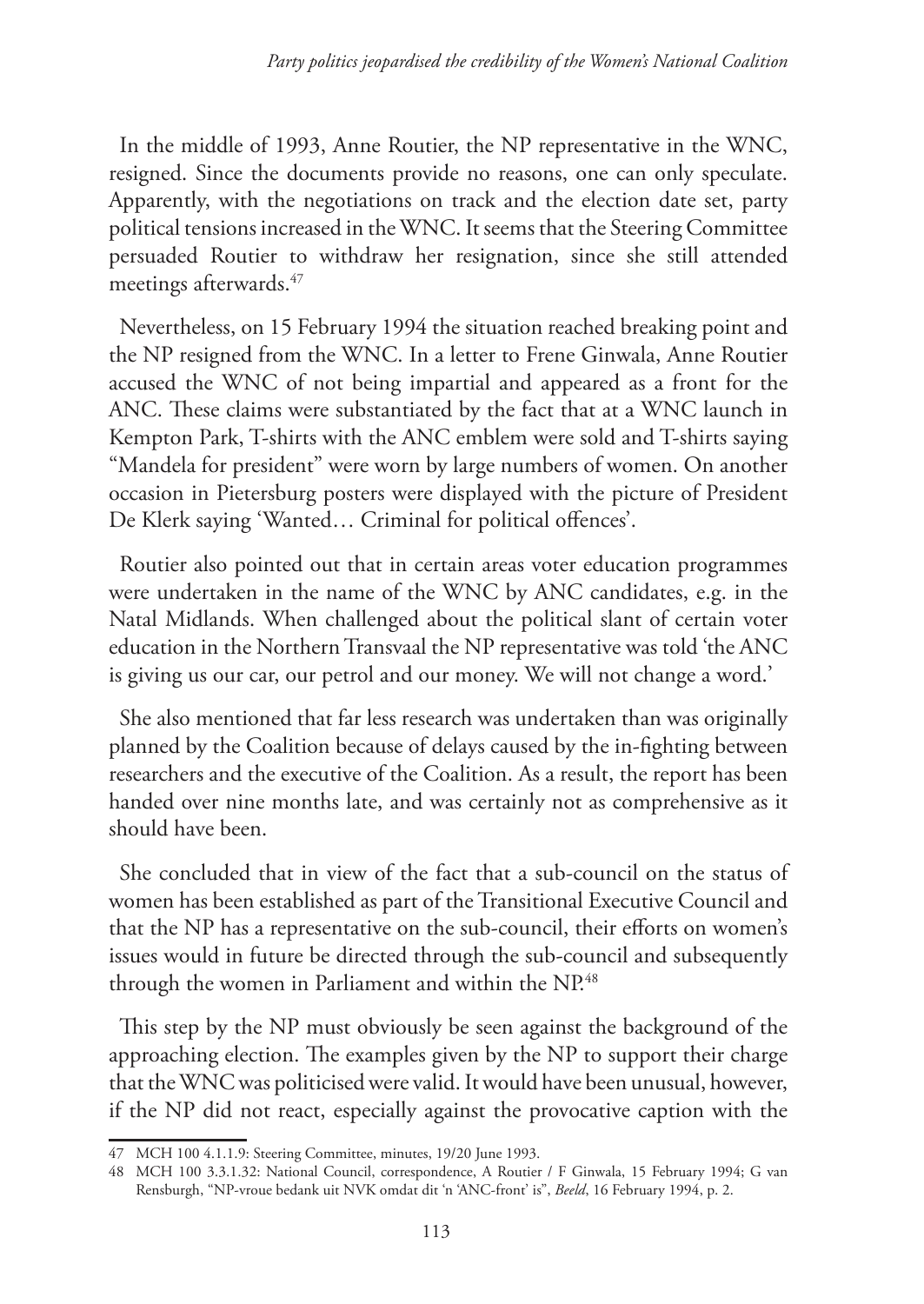photo of De Klerk. The most important charge was that the results of the research among women in order to draft the Women's Charter were handed in nine months after the due date and the report was also less comprehensive than initially intended.

The WNC responded to the accusation by rejecting the suggestion that the Coalition has become a front for the ANC. Since the WNC has never prevented organisations from distributing their promotional material at events, misunderstandings have arisen over the presence of stalls and that the Steering Committee recognise the need to sensitise members on the necessity of promoting the non-party political image of the Coalition. The WNC did not deny the accusations of political canvassing, but emphasised that this was not an instruction of the organisation. It had been reported at Steering Committee meetings that various regions (that are autonomous) have included voter education in their programmes, but they did so out of their own resources. The Independent Election Committee also used WNC women to provide voter education that was not party related. The Steering Committee also differed from the NP's interpretation of the reasons for the delay of the research report, but indicated that the matter would be discussed further at a later stage. The Steering Committee urged the NP to reconsider its resignation.<sup>49</sup>

According to Anne Routier, after receiving this explanation and after a delegation came to see the NP, they thoroughly weighed up the assurances given by the coalition and decided to withdraw their resignation until after the women's conference that was scheduled for the following weekend.<sup>50</sup> Despite this decision, the NP, on instruction from their Federal Council, finally resigned from the WNC three weeks later.<sup>51</sup> This was a few weeks before the election and it seems that the tension between the different parties played a role.

#### **The Women's Charter campaign lost direction**

The WNC chose not to respond to the accusations of the NP that the

<sup>49</sup> MCH 100 4.1.3.2.5: Steering Committee, correspondence, Steering Committee/ Anne Routier (*National Party*), no date; L Maritz (Personal Collection), interview, T Prekel, 28 August 2001.

<sup>50</sup> "NP neem weer deel aan vroue-koalisie", *Beeld*, 25 February 1994, p. 2; J Gowans, "Equality for women", *Sunday Tribune*, 6 March 1994, p 16.

<sup>51</sup> MCH 100 4.1.1.23: Steering Committee, minutes, meeting, 21 March 1994.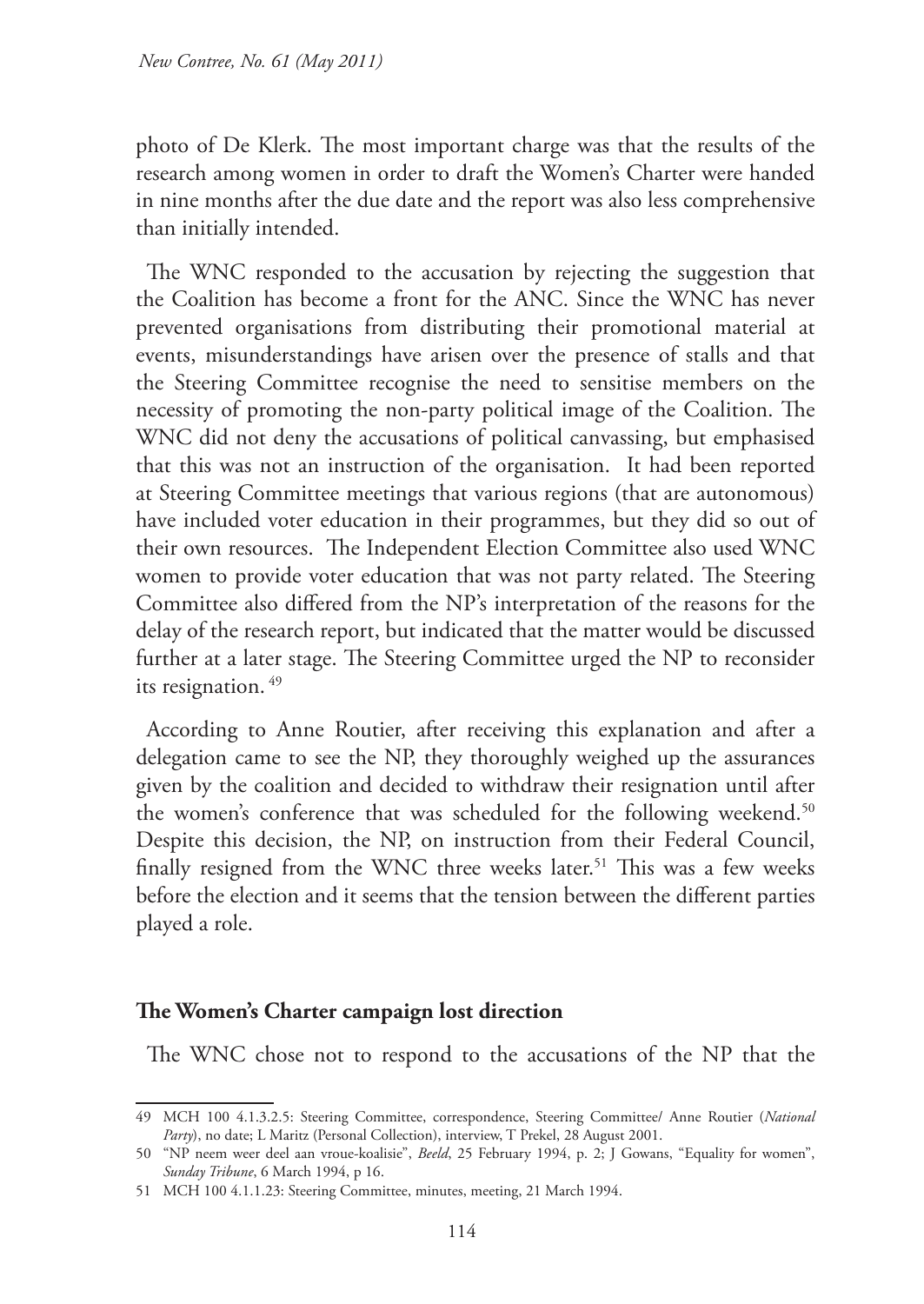Women's Charter could not only be completed in time, but was also not as comprehensive as was initially intended. That was a serious accusation that would not only jeopardise the credibility of the Women's Charter campaign, but could also be questioned by the donors.

In July 1993, during the second WNC National Council, leadership must have realised that the Women's Charter project was delayed. In her speech Frene Ginwala pointed out that the problems that arose during the negotiating process affected the WNC as well. She also mentioned the diversity of the coalition membership and that political differences made achieving consensus problematic and led to strained interpersonal relationships. She singled out the inability of officials to take responsibility and pointed out that they came from different organisations and that problems consequently arose from divided loyalties.<sup>52</sup> When Debbie Budlender the Research Manager resigned in March 1993 she mentioned that the Coalition's decision-making process was "slow, inconclusive, lacking in openness and undemocratic in style".<sup>53</sup>

The process of collecting demands for the Charter was initially to be undertaken by trained researchers as a participatory research project that would consult 1800 focus groups nationwide. Eventually due to time constraints it was reduced to around 200 focus groups and conducted by participating organisations. Another 50 groups were undertaken by a market research company.54

Apart from the Women's Charter campaign being behind schedule and not as broad as was initially envisaged, there was also confusion about its direction, content and style. Until then it had been believed that, apart from its being incorporated into the interim constitution, it was also supposed to influence the negotiations.55 The constitution of the WNC stipulated that it would be incorporated into the Bill for Human Rights of the final constitution.<sup>56</sup> Abrams suggests that the activists in the WNC – for example, the former United Democratic Front (UDF)-allied women – saw the Women's Charter campaign as an opportunity to educate women and above all to mobilise them so that women's voices could be heard. This group was sceptical about the effectiveness of legal changes. On the other hand, the more radical members,

<sup>52</sup> MCH 100 3.1.5: National Council, minutes, council meeting, 11 July 1993.

<sup>53</sup> MCH 100 6.3.1.7-8: National Working Committee, correspondence, D Budlender/ National Working Committee, 21 March 1993.

<sup>54</sup> MCH 100 17.1.60 Research, progress report, 3 October 1993.

<sup>55</sup> S Hassim, "'A conspiracy of women'..." *Social Research*, vol. 69, No. 3 (Fall 2002), pp. 710-711.

<sup>56</sup> MCH 100 1.1 The constitution of the *WNC*, 6 February 1993.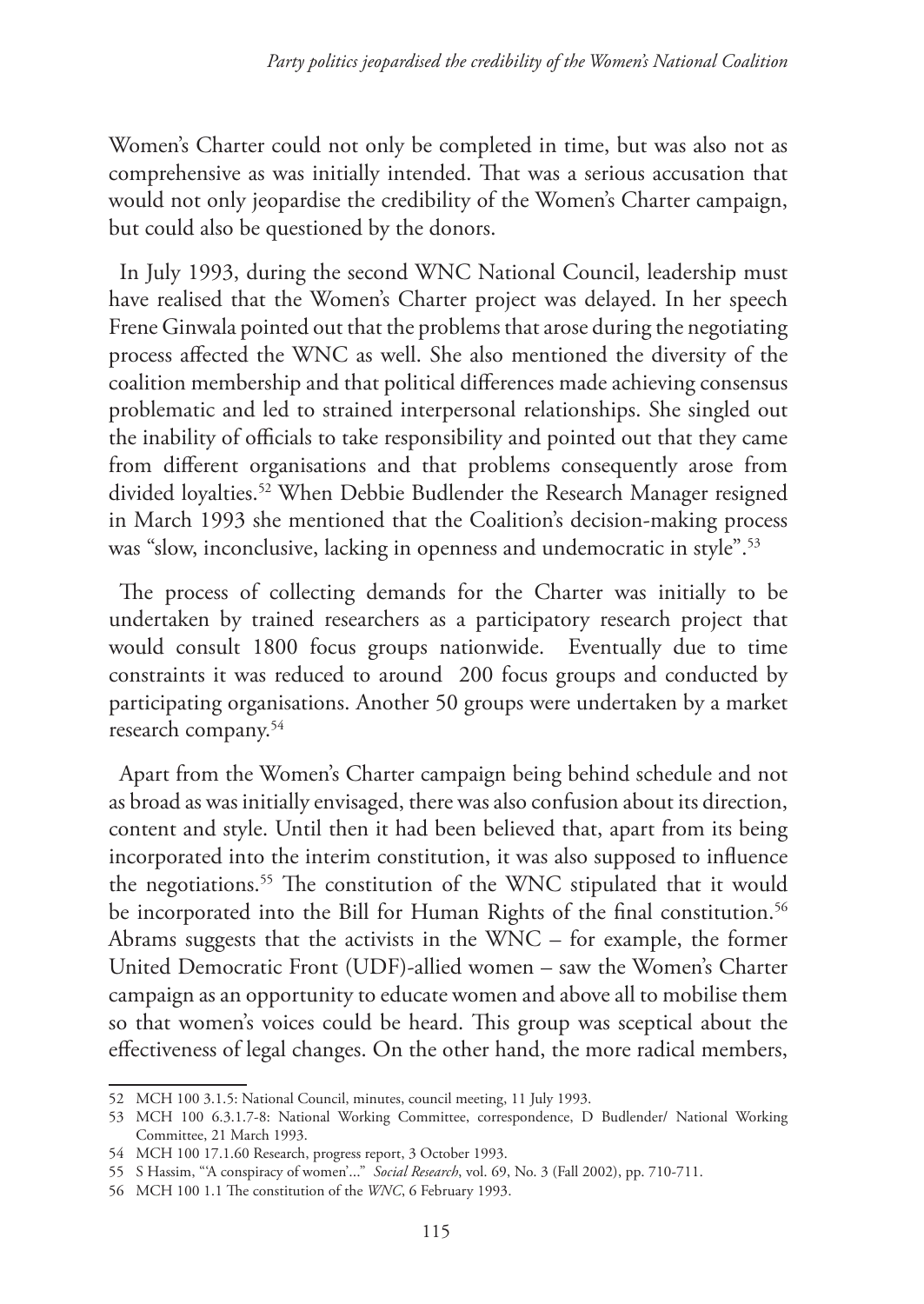especially those who had been in exile overseas, saw the Women's Charter as a link between women and the legislative process. They wanted to see it as part of the interim Constitution in the short term and eventually wanted it to be incorporated into the Charter for Human Rights of the new government.<sup>57</sup>

The WNC's national conference on the Women's Charter took place from 25 to 27 February 1994. Delegates broke into groups to discuss both the status and the content of the Women's Charter. A few groups suggested that it could be used as a political document and that a special committee could turn it into a legal document, if necessary.<sup>58</sup> That never happened. No formal decision was taken on the Women's Charter. It is indeed strange that the main constitutional objective, one of the two main objectives of the WNC, was set aside. The reason for this is unclear. It is possible that so little time was left for the final negotiations that the position of a Women's Charter did not play a role. Another possibility is that the WNC lost its focus and momentum after the appointment of the political candidates and that these candidates lost interest. It would appear that early in 1994 there was a feeling that the Women's Charter merely had to be completed. Then at least something tangible could be shown to the donors. Eventually the final draft was put together in 48 hours by a mostly white team.<sup>59</sup>

## **Conclusion**

Diversity is both our weakness and our strength. This announcement by Ann Letsebe,<sup>60</sup> Co-convenor, was true for the Afrikaner women who represented Afrikaner women's organisations. Due to their lack of political expertise and the hostility they experienced from the black women, it was difficult to adjust to the WNC. It became even more difficult when the political events in the country had a direct influence on the WNC. The non-political image of the WNC was seriously jeopardised because the WNC did not exist in a vacuum. Furthermore the events at CODESA I and II and the multiparty negotiations, and the eventual breakdown of negotiations, had an impact on the relations and events within the WNC. Political tactics such as government's passing of the Bill of Fundamental Rights created even more division in the WNC.

<sup>57</sup> SK Abrams, *Fighting for women's liberation during the liberation of South Africa: the Women's National Coalition*  (unpublished M.A. thesis, Wadham College, Oxford, 2000), pp. 10-11.

<sup>58</sup> SK Abrams, *Fighting for women's liberation during the liberation of South Africa*, pp. 95-96.

<sup>59</sup> S Hassim, "'A conspiracy of women'...", *Social Research*, vol. 69, No. 3 (Fall 2002), pp. 711 and 726.

<sup>60</sup> MCH 100 3.2.2: National Council, reports, General Secretary on Council meeting, July 10-11, 1993.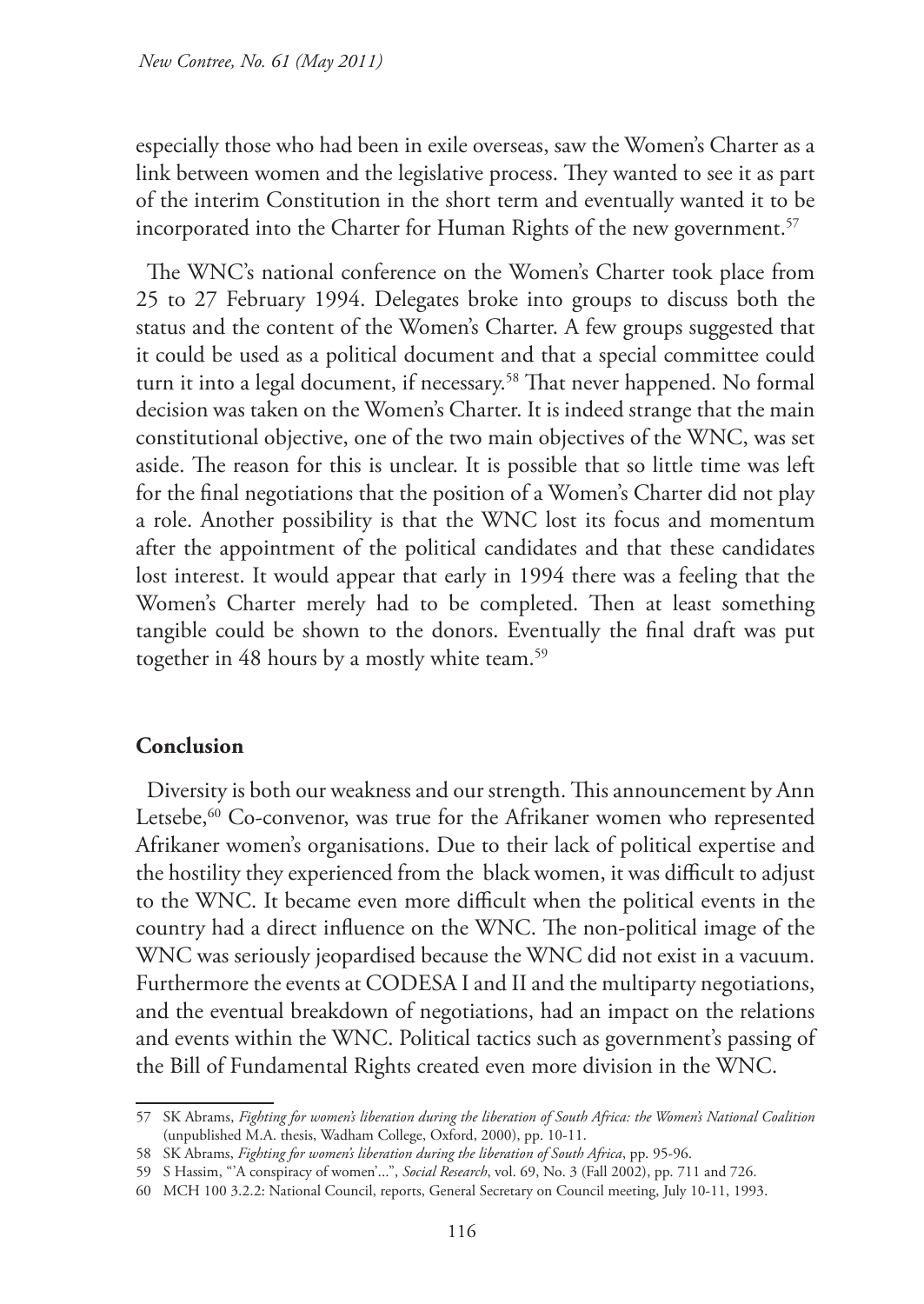Despite these political events, Afrikaner women would have experienced the WNC in a more positive way, if it could have focused on its goals. But one of the main objectives of the WNC, namely to incorporate a Women's Charter into the country's new constitution, failed. Although this was never directly stated, the Women's Charter project was delayed because the problems that arose during the negotiation process affected the WNC as well. Apart from the political tensions, the role players on the candidates list of the ANCWL lost their focus on the task at hand, because the negotiating process proceeded more quickly than the Women's Charter campaign. The WNC eventually fulfilled its mandate to complete the Charter, but the haste to complete it also put the end result under suspicion.

It is also possible that the charge that the WNC was only a political smokescreen was true and that the most important task of the WNC was actually to educate eight million new (women) voters and to canvass their votes.61 Although all the political parties could have used this educational task for their own benefit, there were more accusations that this was in fact done mainly by the ANC. After the leaders of the ANCWL, who were prominent in the WNC, obtained seats in Parliament, the ANCWL turned its back on the WNC. This is sufficient proof that the organisation used the WNC as a political instrument. It can thus be readily accepted that the WNC was created for political objectives.

Frene Ginwala's injunction to the members of the WNC – "There also has to be a conspiracy of women"62 – was not feasible since the diversity of the women, in this case with respect to the differences in political ideologies, made this impossible. However, the political undertones were problematic for most Afrikaner women and many indicated this as the reason that they did not want to be involved. The question arises as to why it upset them to such a degree? Did they feel cheated as they unwittingly became part of the political game, since their mere presence gave legitimacy to the WNC? Alternatively, was it that the ANC alliance would be benefiting most from the political interference? These accusations are serious, because if the mere existence of the WNC gave the ANC a political advantage, it is only logical that other groups – in this case Afrikaner women – would not take the "official" objectives of the organisation seriously. It can be argued that this could have been the main reason why Afrikaner women in the WNC, during the critical period between

<sup>61</sup> See source reference in the discussion, and especially the sources of the WNC as a party-political front.

<sup>62</sup> MCH 100 15.1.5.6 National Workshop, speech by Frene Ginwala, 25-26 April 1992.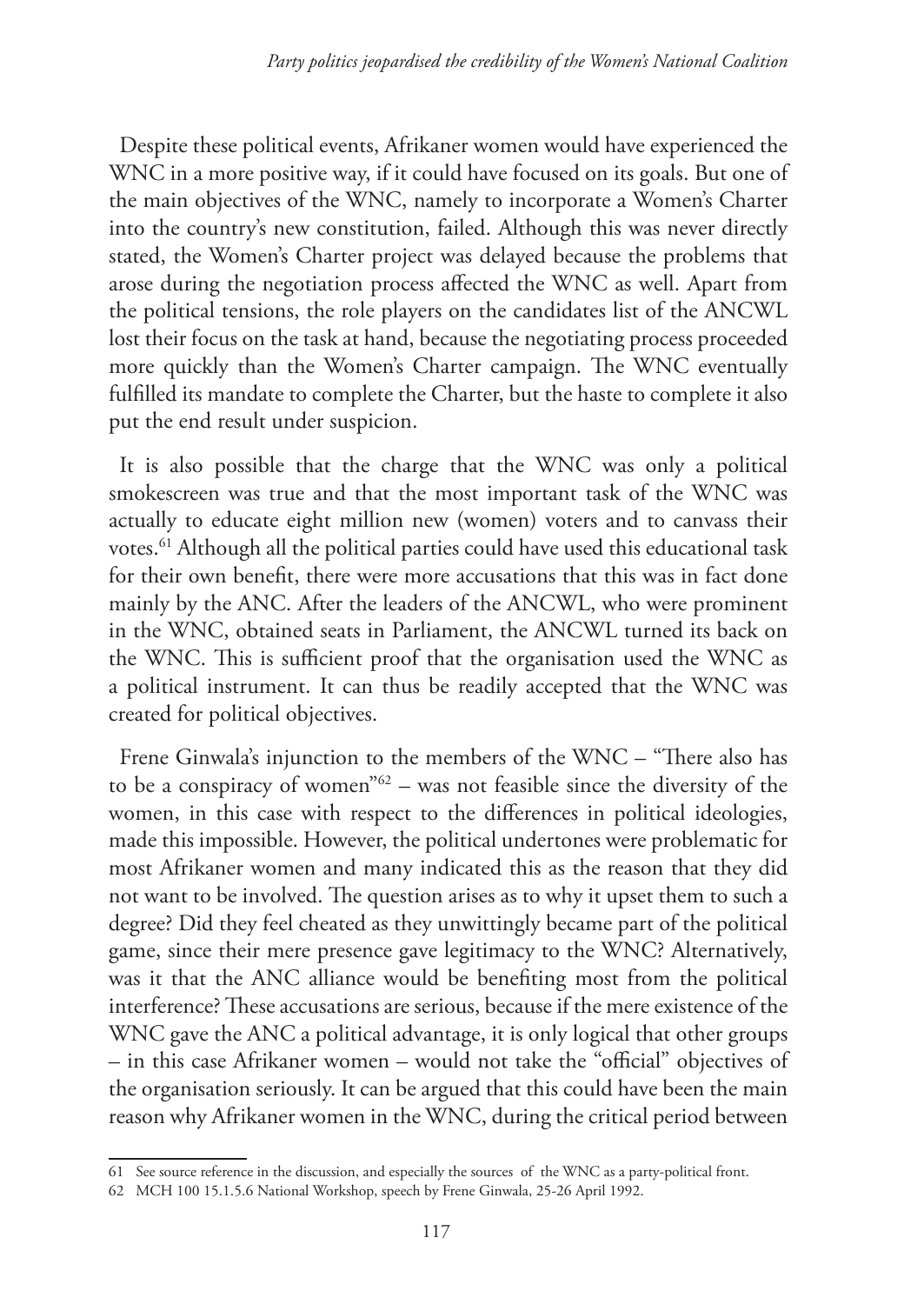1991 and 1994, eventually remained largely uninvolved, stayed away and were left with a sense of disillusionment.

## **Appendix**

#### **Member organisations of the WNC**<sup>63</sup>

African Christian Democratic Party African Council of Hawkers & Informal Business African Women's Organisation (PAC) Afro Hairdressing and Beauty ANC Emancipation Department ANC Women's League Anglican Women's Fellowship ATKV-Dames AZAPO Women's Organisation Black Association of Travel Agents of South Africa Black Housewives League Black Lawyers Association Black Management Forum Black Sash Bophelo Impilo Community Association Catholic Women's League Central Islamic Trust COSATU Dames Aktueel Democratic Party Development Bank Disabled People of South Africa

<sup>63</sup> *Breaking the silence*, an introduction to the Women's Charter for effective equality (Women's National Coalition, no date). List is not complete, but was the only official list provided by the WNC. Afrikaner women's organisations and organisations with Afrikaans speaking women that played a role in the WNC, are underlined by the researcher.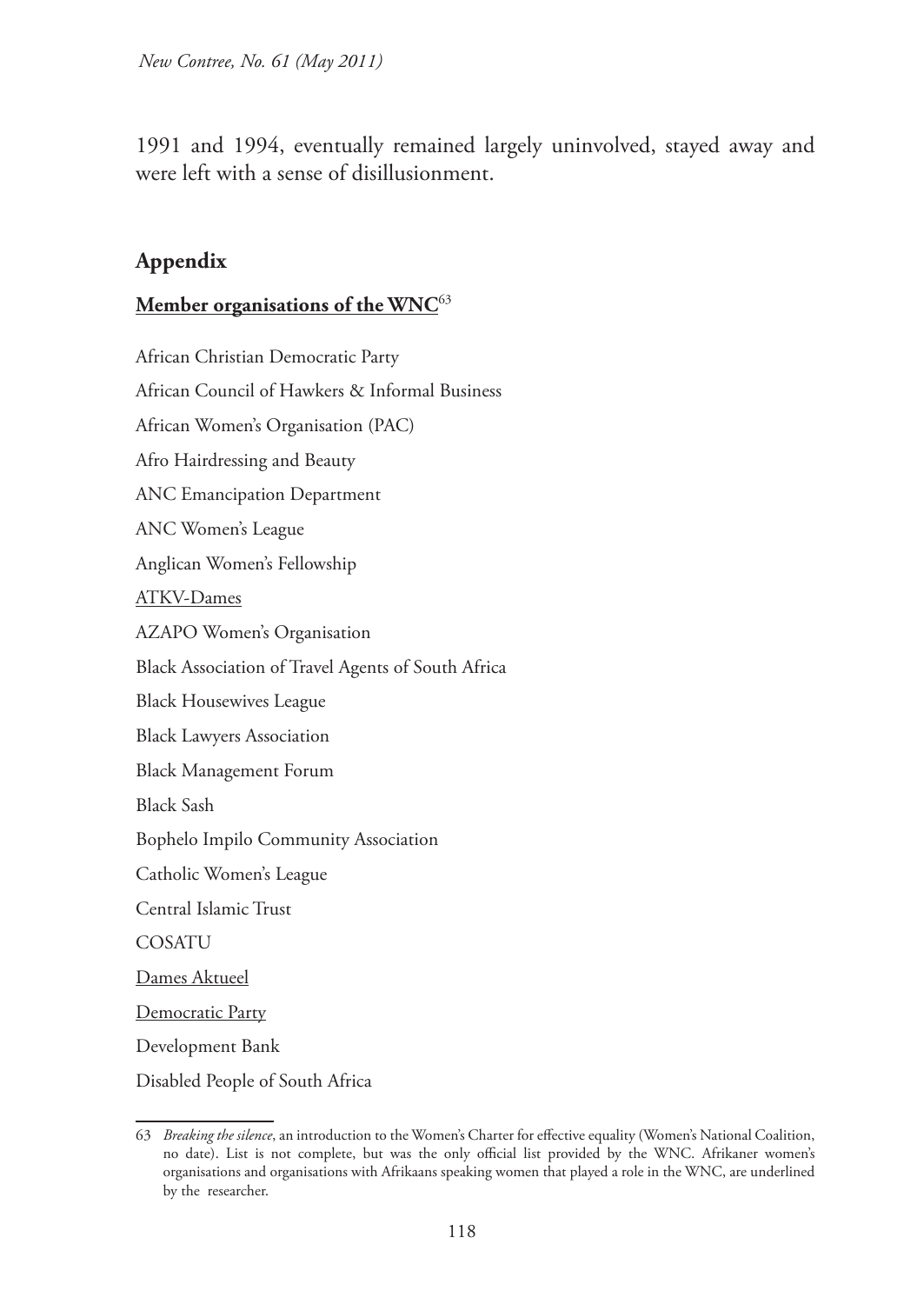Executive Women's Club Foundation for African Business Consumer of Service Friendship Forum Girl Guides Association of South Africa Grail Women's Leadership Training IDASA lkageng Women's Club Inkatha Freedom Party Institute of Contextual Theology Interdenominational Prayer Women's League Jong Dames Dinamiek KONTAK Leadership institute Methodist Women's Manyano Methodist Women's Network Municipal Educ. State Health and Allied Union National Assembly of Women National Association of Women Business Owners National Congress of Trade Unions National Council for the Physically Disabled National Council for the Blind National Council of Women of South Africa National Party National Spiritual Assembly of Bahai National Stokvel Association of South Africa National Union of Metalworkers National Union of Mineworkers National Youth Development Coordinating Committee Ntataise Pan African Congress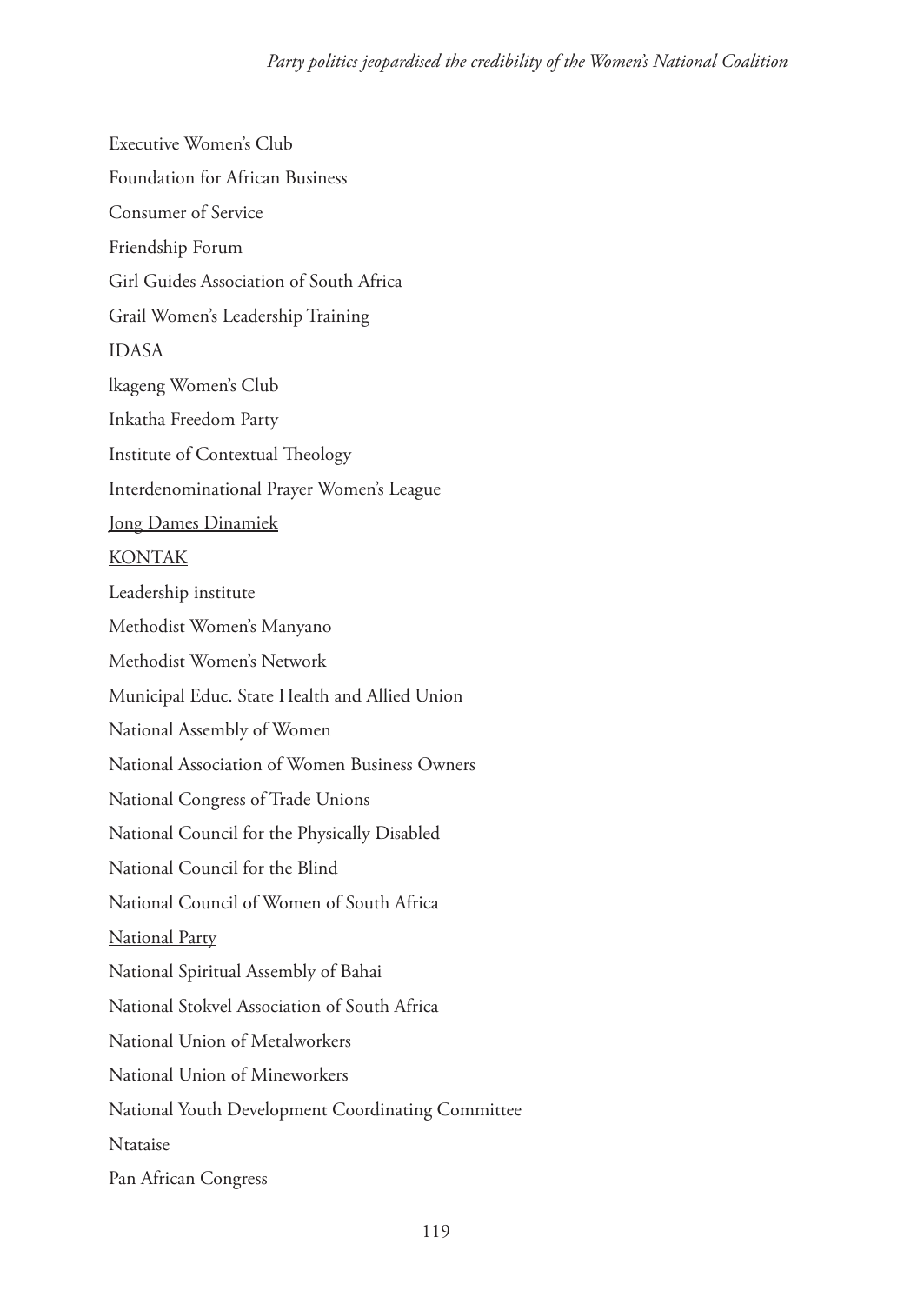*New Contree, No. 61 (May 2011)*

People Opposing Women Abuse

Planned Parenthood Association

Prowaldo

Rural Women's Movement

SA Agricultural Union (SA Landbou-unie)

- SA Association Independent Schools
- SA Association of Early Childhood

Educare

- SA Association of Occupational Therapists
- SA Association of University Women
- SA Black Business and Professional Women's Network
- SA Black Social Workers' Association
- SA Black Taxi Association
- SA Catholic Bishop's Conference

SA Communist Party

- SA Council of Churches
- SA Democratic Teachers Union
- SA Domestic Workers Union
- SA Fashion Designers Association
- SA Federation of Business & Professional Women
- SA Police Service

SA Society of Physiotherapy

- SA Student Congress
- SA Catholic Bishops Conference
- SA Association of Early Childhood Education

Suid-Afrikaanse Vrouefederasie

Soroptimists International SA

The Grail

The Women's Lobby

TRAC

Transvaalse Landbou-unie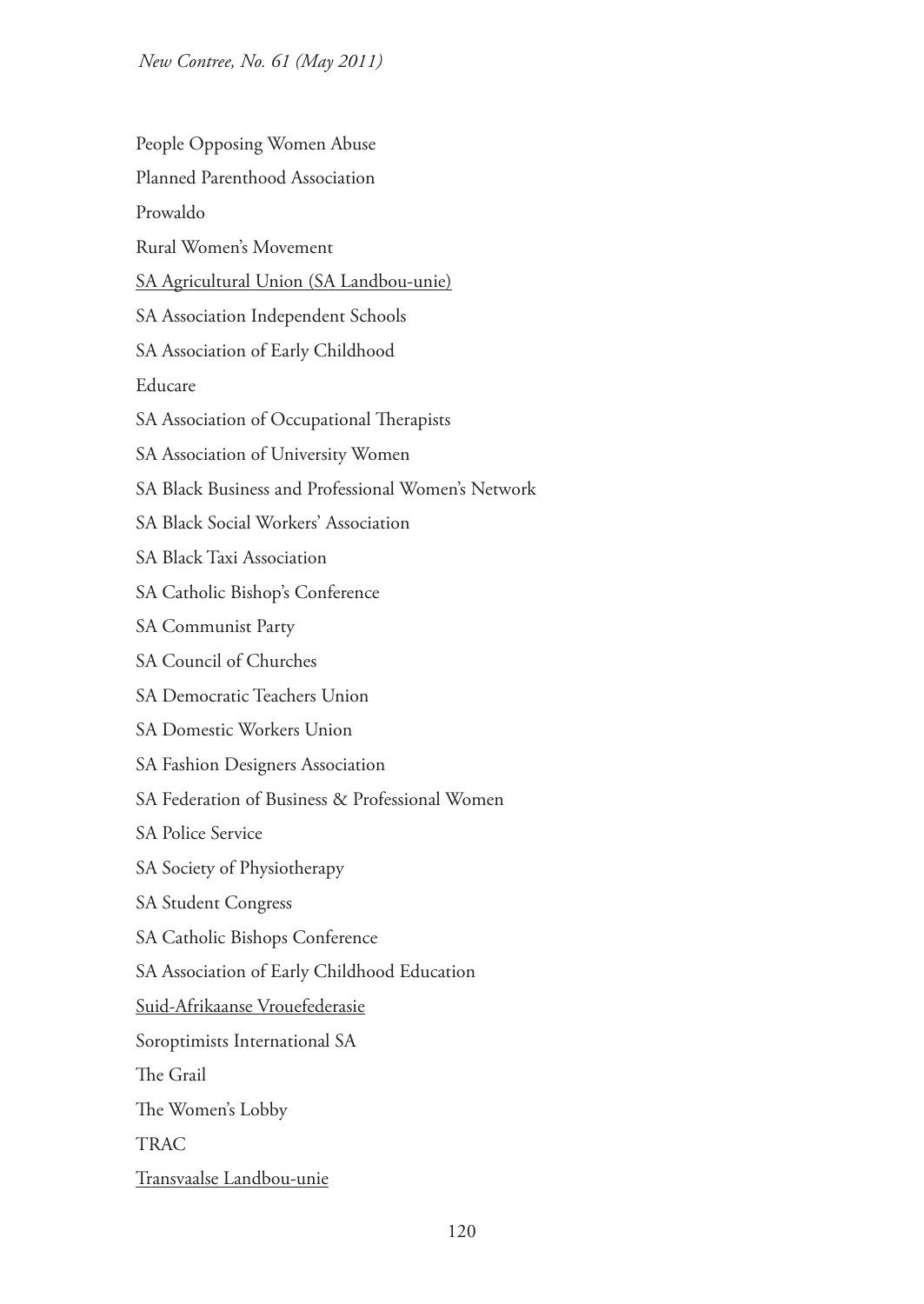UDUSA Union of Jewish Women of South Africa Vroue Diens Women's Leadership Institute Women's Legal Status Committee Women for Peace Women for South Africa (Vroue vir Suid-Afrika) Women's Bureau of South Africa (Vroueburo van Suid-Afrika) Women's Development Banking World Vision Young Women's Network YWCA